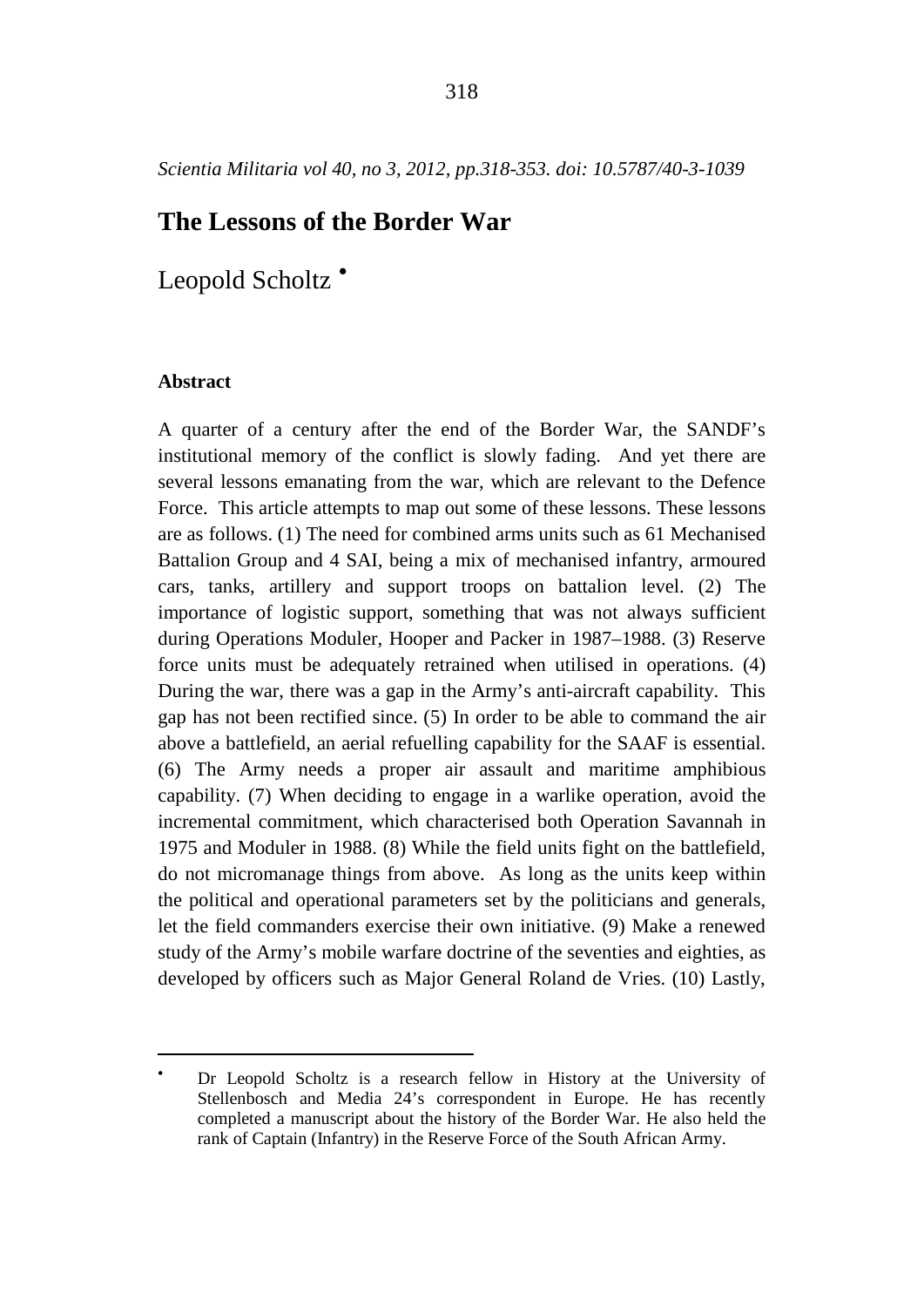see to it that officers are not just *trained*, but intellectually *educated* about war as well.

Key words: Border War, SADF, SANDF, combined arms, reserve force, Operation Savannah, Operation Moduler, mobile warfare doctrine, military education

## **Introduction**

At the time of writing, the Border War has been over for 24 years. Some of the South African Defence Force (SADF) officers and non-commissioned officers (NCOs) who fought in the war still wear uniform in the South African National Defence Force (SANDF), but it is safe to say that the majority have either taken early retirement packages during the nineties or retired at the age of 65. Already the memories of the Border War are fading – an unavoidable by-product of the passage of time and increasing age.

At the same time, it is necessary to keep the memory of the conflict alive – not to score political points or to re-fight the war with words, but from a professional point of view. The Border War consumed a large part of the SADF's resources for about a quarter of a century, and in the process, a large body of experience and know-how was built up. The SADF had a formidable reputation, especially as a ferocious tactical force. It also made mistakes, especially on the military-strategic level. It would be a pity if these insights were allowed to wither away. After all, although South Africa's security-strategic position has changed drastically in the years since the end of the war in 1989, the country still needs a competent defence force capable of fighting a war, even if that war would differ in many respects from the Border War. Learning and remembering the lessons of the Border War – the successes and failures of the SADF – could only benefit the SANDF. The SADF had a healthy practice of examining each operation afterwards in order to learn from the experience. Often, a staff officer was appointed to write a history of the specific operation. Although criticism of the SADF leadership was muted (understandably, nobody wanted to jeopardise his or her career), it does shimmer through if one knows what to look for.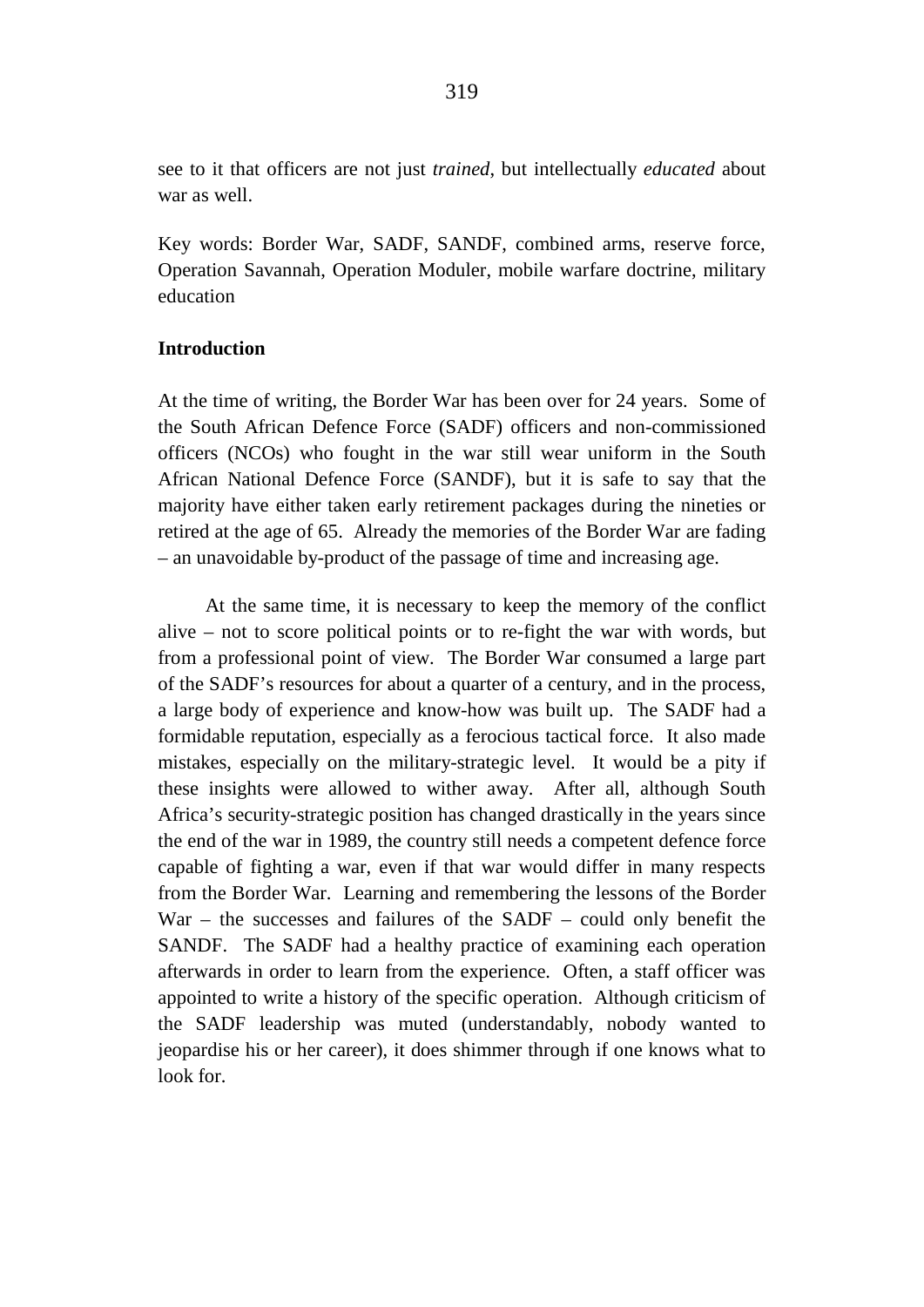An additional perspective worth mentioning is that the institutional memory of the SADF/SANDF is formed largely by the Border War, and not so much by the SADF's involvement in township unrest in the eighties in support of the Police.

The analysis in this article is based mostly on the insights I got while researching and writing a book about the Border War.<sup>[1](#page-31-0)</sup> A working knowledge of the war is presumed. I shall start with some tactical and operational lessons, and then work my way to the military-strategic level.

#### **Combined Arms Forces**

Traditionally, during the early 20th century, the battlefield arms of armies were divided into infantry, artillery, armour and the like. In the thirties, the Germans started mixing these corps on a divisional level. A typical *panzer* division would contain one or two tank multi-battalion regiments, an infantry brigade (mostly motorised, but in the elite divisions also mechanised), artillery and other support units.<sup>[2](#page-31-1)</sup> With this formidable weapon, the German army swept away everything before it in the first half of the Second World War. That Adolf Hitler overburdened his country by taking on too many enemies and thereby lost the war, was not the fault of the *panzer* divisions.

The German example was taken over by many armies during and after the Second World War, including the US Defence Force with its AirLand Battle and manoeuvre doctrine. The present tendency is to take the brigade as the standard balanced all-arms unit instead of the division, although divisions have not been abolished altogether. $3$  The US Army has even gone a step further. They have one (there were more, but these have not escaped the downsizing of the military) so-called "armoured cavalry regiment", in size about between a battalion/regiment and a brigade. In this unit, tanks and mechanised infantry (transported in Bradley infantry fighting vehicles) are integrated down to company level. This makes the 7th Armoured Cavalry Regiment one of the most flexible units in the American military.<sup>[4](#page-31-3)</sup>

In principle, this unit transcends the traditional separation between armour and infantry. Rather, the unit may be described as a combined arms force.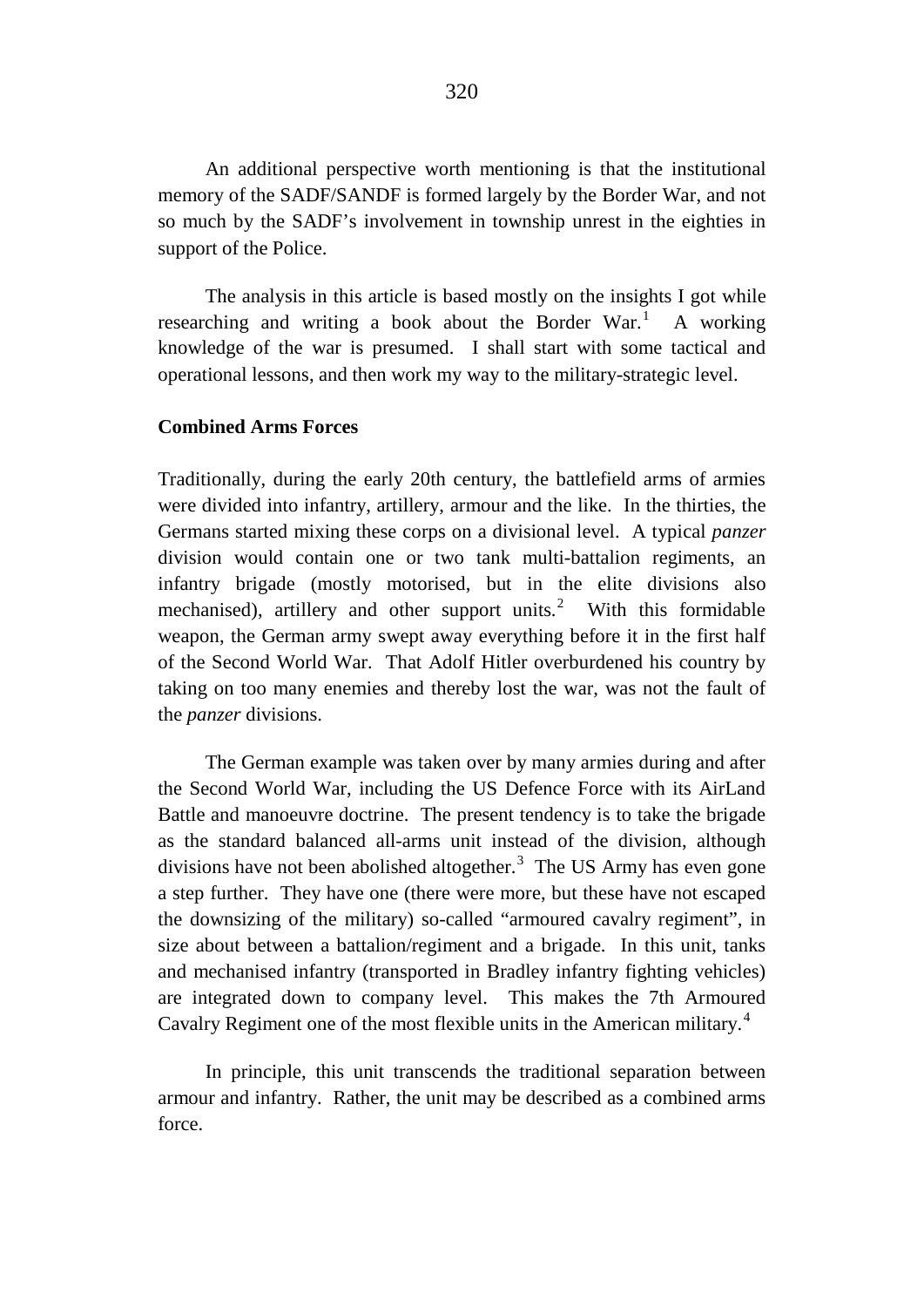Building on the development of a new conventional warfare doctrine for the African battle space in the late sixties and early seventies, the South African Army also came up with a new type of unit. As an experiment, Battle Group Juliet was founded in the late seventies as an ad hoc conventional strike unit to be activated when the need arose. Juliet's first – and only – operation was Operation Reindeer, the attack on the Swapo base of Chetequera and several smaller bases just north of the Angolan/Namibian border in May 1978. For this operation, Juliet consisted of Eland-90 armoured cars, mechanised infantry in Ratel-20s, and a battery of 140-mm G-2 guns. The attack was a success, and from the report by the Juliet commander, Commandant Frank Bestbier, it is clear that many lessons regarding the integrated utilisation of armour, mechanised infantry and artillery together with other support troops were learnt.<sup>[5](#page-31-4)</sup>

From the beginning of 1979, Battle Group Juliet was converted into a permanent unit, 61 Mechanised Battalion Group (generally known as 61 Mech). It consisted of an armoured car squadron (Eland-90s, to start with), two mechanised infantry companies in Ratel-20s, an artillery battery (140- mm G-2), and other support units.<sup>[6](#page-31-5)</sup> The Eland, though it was well liked by the troops, was not really up to the task:

- It had only four wheels, which made it less mobile than the Ratel;
- It had a flammable petrol engine, which made it vulnerable and necessitated a separate logistic apparatus alongside one for the supply of diesel;
- It could carry only an inadequate 20 rounds; and
- Its range was only 300 km.

It was, therefore, progressively phased out and replaced by the Ratel-90, which, with its six wheels, a range of 800 km and 72 rounds of ammunition<sup>[7](#page-31-6)</sup> was well suited to mobile mechanised operations, and married up well with the Ratel-20s of the mechanised infantry.

During the eighties, the SADF utilised its armoured cars as ersatz tanks, pitching them with great success against Soviet T-34 tanks during Operation Protea (August 1981). But in December 1983 and January 1984,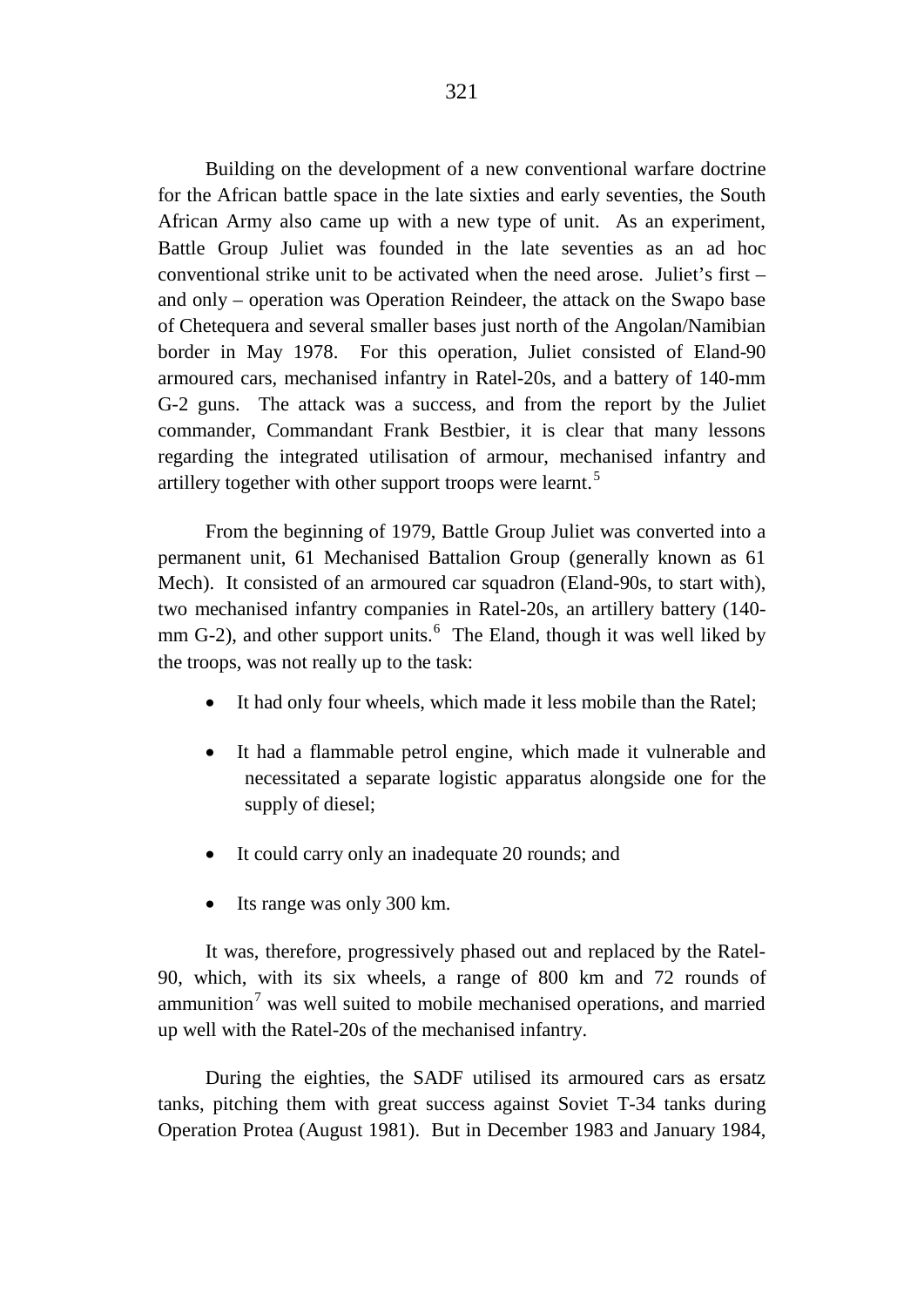while Operation Askari was raging, the Ratels and Elands came up against the much-improved T-54/55s, against which they really struggled. They damaged five enemy tanks during the battle at Cuvelai on 4 January 1984, which were abandoned and taken over by the South Africans.<sup>[8](#page-31-7)</sup> This was remarkable, because the South African low-pressure gun, barring a lucky shot, did not have enough penetration power to knock out the T-54/55.

On Christmas, the OC 61 Mech, Commandant Ep van Lill, received a visit from the CSADF, General Constand Viljoen, at the front. Van Lill told the general that his men could not fight the well-armoured enemy tanks with the inadequate Ratel-[9](#page-31-8)0 and Eland-90. He wanted tanks.<sup>9</sup> Besides, as Evert Jordaan has pointed out, this role into which the South African armoured cars were forced "contradicted South African Armoured Corps (SAAC) doctrine", which was to fight tanks with tanks.<sup>10</sup> Therefore, a squadron of Olifant tanks was moved, with their crews, from the School of Armour in Bloemfontein to 61 Mech's base at Omuthiya in the north of Namibia to constitute a permanent E Squadron. However, as Askari was the last of the big overt cross-border operations, the crews were taken back to Bloemfontein after a while, while the tanks were stored with 61 Mech. The tank men would come from time to time to exercise with the rest of 61 Mech $11$ 

The war escalated again in September 1987, and 61 Mech and 32 Battalion were sent in to stave off an Angolan Army (Fapla) offensive against the rebel movement Unita. In the course of the fighting around the Lomba River, 61 Mech's Ratel-90s were once again used as if they were light tanks. Fapla was indeed stopped, and the unit's Ratel-90s had an extremely difficult job against the Angolan T-54/55s, and they (the Ratels) destroyed several with great difficulty. Not only did these unreasonable demands cause serviceability problems with the Ratels, but the morale of the Ratel crews also suffered when ordered to take on tanks in their vulnerable vehicles.<sup>[12](#page-32-2)</sup> Not surprisingly, they did not relish dying or being wounded unnecessarily.

When a counteroffensive was subsequently started, an Olifant tank squadron was brought in for the first time, attached to 4 SAI, a unit similar to 61 Mech. This squadron was manned by professionals and national servicemen from the School of Armour, and was in fact the only ready tank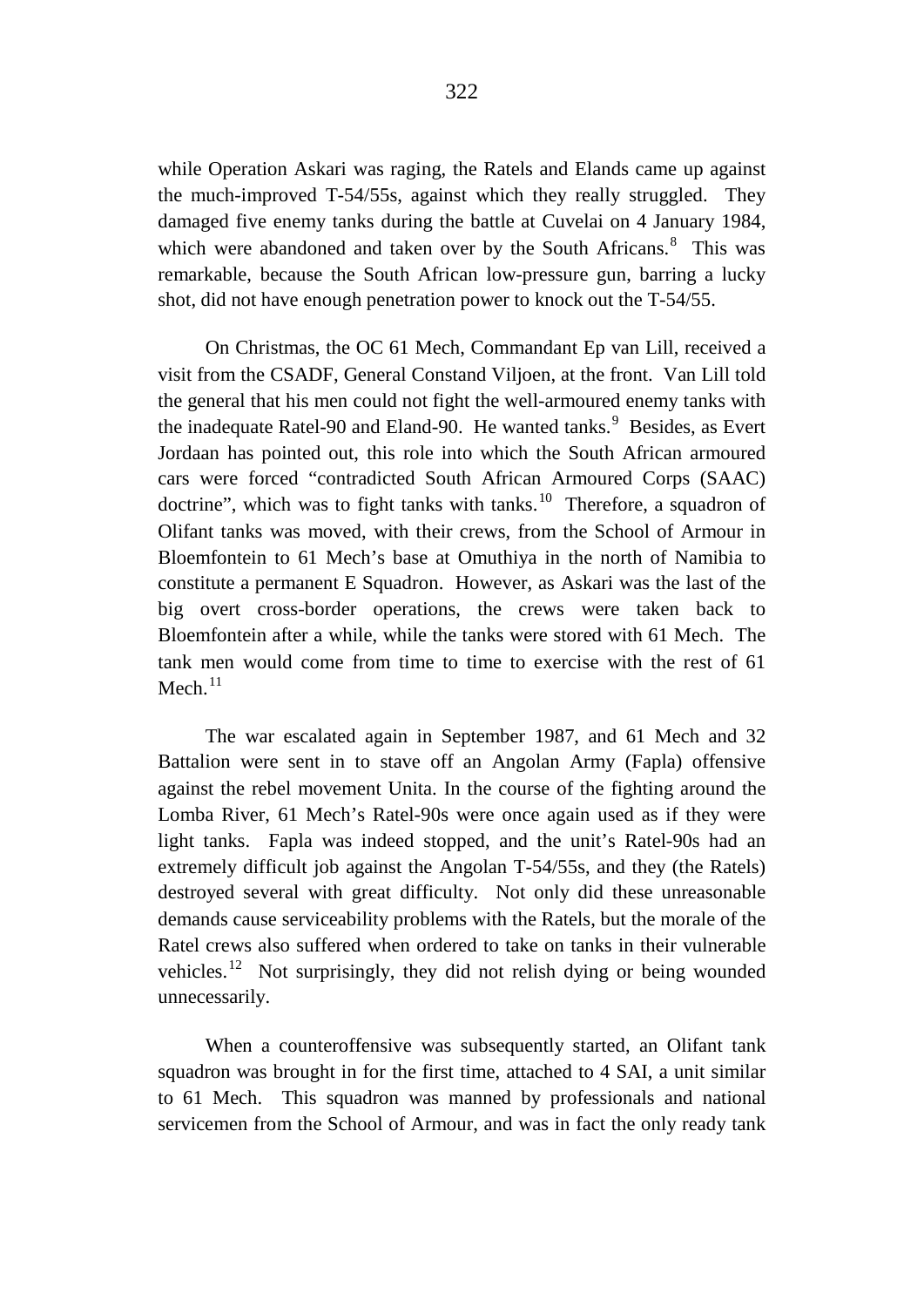squadron in the entire Army. As was to be expected, after a while it was discovered that one squadron was not enough, and a second squadron was brought in, manned in rotation by citizen force (CF) members. Right at the end of the campaign, two new squadrons, also manned by CF soldiers, were committed. During this time, the two squadrons were alternatively attached to 61 Mech or 4 SAI as circumstances dictated. Subsequently, 61 Mech retained an Olifant squadron right to the end of the war.<sup>[13](#page-32-3)</sup> In a secret review of the war's lessons, it was also recommended that tanks be utilised to fight tanks, and that armoured cars were not sufficient. $^{14}$  $^{14}$  $^{14}$ 

The point is that the South African Army had a very successful record, mixing armour, mechanised infantry and artillery in a single unit. Alas, 4 SAI has since been relegated to being a motorised infantry battalion while 61 Mech was foolishly disbanded (for political reasons?).

With the SANDF extensively involved in peace support operations in Africa, it has to retain its war-fighting capability, as it simply cannot be predicted whether such operations may deteriorate into something akin to war. One simply has to point to the DRC, the North and South Sudan or Somalia to understand that one has to be ready for a whole scala of alternatives. And in such a scenario, one or more combined arms units, similar to 61 Mech, may very well be necessary.

Therefore, Lesson 1 of the Border is: Reconstitute 61 Mech and 4 SAI as combined arms mechanised units. Combined with this is the urgent need for a replacement of the Olifant tank. One understands that the Army has only 24 upgraded Olifant Mk II tanks, while the rest are still the Mk 1s used in the Border War. Tanks are like a stick behind the door – even if they are never used, they give an army (and therefore the state) military credibility.

# **Logistics**

Napoleon is reputed to have said, "An army marches on its stomach." Problem is, a modern army also needs ammunition, fuel, medical supplies, spare parts, etc. This was true of the Border War as well.

In general, the troops fighting the counter-insurgency war in the north of Namibia were well supplied. Most of the earlier cross-border operations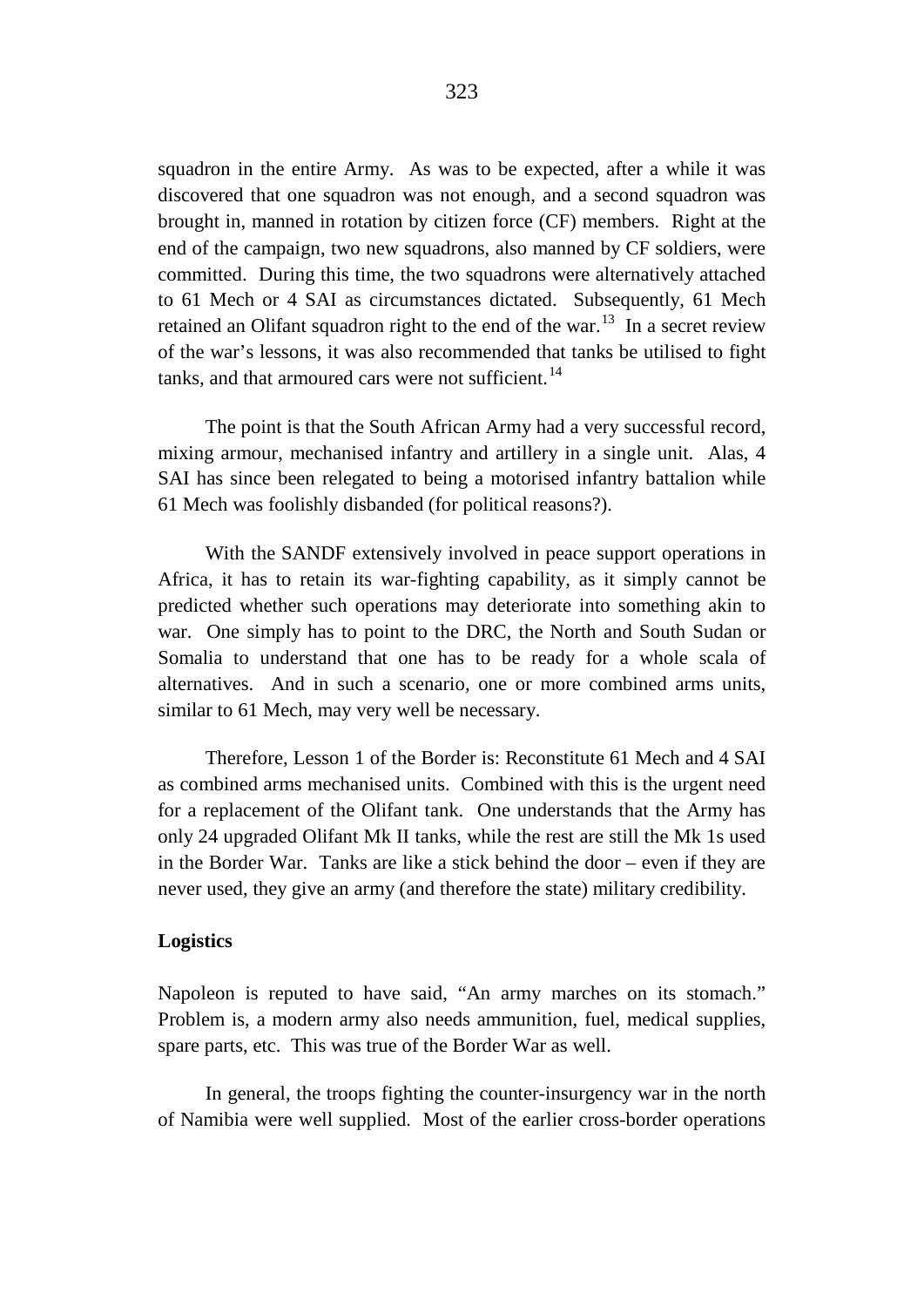in Angola were also short enough for the mechanised columns to carry enough ready supplies in their A-echelon convoys. At times, additional supplies had to be ferried to them, either by ground or by aircraft, but when a shortage of supplies occurred, it was incidental and mostly speedily resolved. Of course, the fact that the operations generally were no longer than three weeks helped.

Things changed during Operations Moduler, Hooper and Packer in 1987–1988. A brigade of about 3 000 troops, with two mechanised battalion groups (including two tank squadrons), an infantry battalion (32 Battalion, half motorised, half mechanised), as well as an artillery regiment, fought a severe conventional war about 250 kilometres inside Angola, something which brought about an intense consumption of supplies. The supply chain began in Pretoria, and stretched all the way to Grootfontein in Namibia by road, by rail or by air. From there, most supplies were transported by the Air Force in their big C-130s or C-160s to the airstrip at Mavinga, deep inside Angola, but it all had to be done at night for fear of the Cuban MiGs prowling in the air. From Mavinga the supplies were loaded onto lorries, which had to bundu bash across the Lomba and Chambinga rivers to the forces north of the Chambinga. This was an extremely long chain, limited by the Air Force's inadequate airlift capacity and the perennial shortage of drivers.[15](#page-32-5)

In a report about the lessons of the war, the chaotic state of the Army's logistic system was sharply criticised. According to the report, personnel and equipment were moved by air, rail and road between Pretoria, Grootfontein, Rundu and Mavinga, but there was no central controlling body. This meant that the loading of supplies were undertaken haphazardly, without the needs of the frontline troops being taken into account, with the result that urgent items often reached them late or not at all.<sup>[16](#page-32-6)</sup>

No wonder then, that the South African forces fighting the Angolans in the vicinity of Cuito Cuanavale had to contend with a permanent and desperate shortage of just about anything – ammunition, spare parts for vehicles and weapons systems, uniforms and boots, medical supplies, food, etc. One reads repeatedly of tanks and artillery guns being unserviceable, and repaired just in time for the next battle thanks to the superhuman efforts of the technical staff, the badly appreciated "tiffies". Uniforms came apart.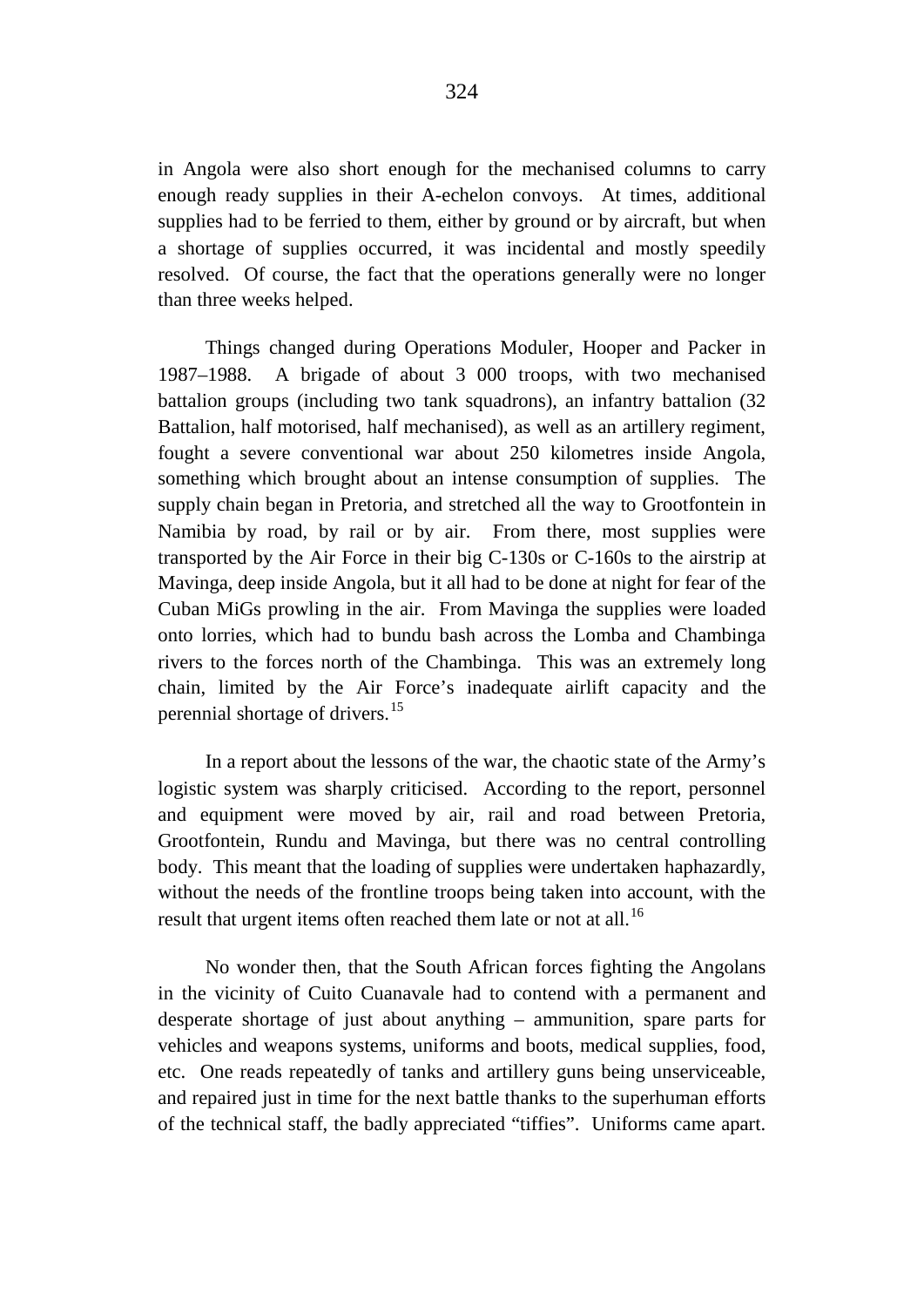Troops went hungry and became ill with dysentery or "gyppo guts". Items, which had been ordered, did not arrive at all or weeks later.<sup>[17](#page-32-7)</sup>

Some weeks later, the SADF had to decide how to respond to the Cuban threat materialising across the border in the province of Cunene. This was after President Fidel Castro had shipped his crack 50 Division to Angola and ordered them to advance southwards to the Namibian border. At first, there was an idea to launch a pre-emptive strike into Cunene and destroy the Cubans before they could get it into their heads to invade Namibia, but this was speedily changed into a defensive plan in order to lure the Cubans into a carefully planned killing field near Tsumeb, to destroy them and then to go over on the counteroffensive. For this purpose, the under-strength 10 Division was mobilised in Ovamboland. Several factors were responsible for the change, but one of them was the Logistic Service's unpleasant news that it could not support an offensive before December 1988 (and then only one with two brigades for just two months).<sup>18</sup> This shows how the Army's supplies had been drained by the fighting at Cuito Cuanavale. Helmoed-Römer Heitman's conclusion is that the SADF's logistic effort "presented some serious problems". "The South Africans would also appear to have underestimated the difficulties of the terrain of south-eastern Angola."<sup>[19](#page-32-9)</sup>

The point is that the logistic support of the SADF north of the Chambinga, and even of 10 Division inside Namibia, was inadequate. One should not exaggerate the importance of this. The fact that the SADF could not – as their plan called for – annihilate the last Fapla bridgehead just across the Cuito River from Cuito Cuanavale was indeed, in part, caused by the shortage of supplies. However, the main reason lay elsewhere, in the inadequate thinking, which had gone into the plan in the first place. It lay in the assumption that the witness of all of military history (that frontal attacks against well-prepared defences are futile) could be simply ignored.<sup>20</sup> But it is true that logistics did play a subsidiary role.

Therefore, lesson 2 is: Do not underestimate the role of logistics. The SADF's logistics should be able to support a sizeable force in difficult circumstances. This is all the more urgent in the light of the fact that the SANDF's logistic vehicles all date from the early eighties. The majority are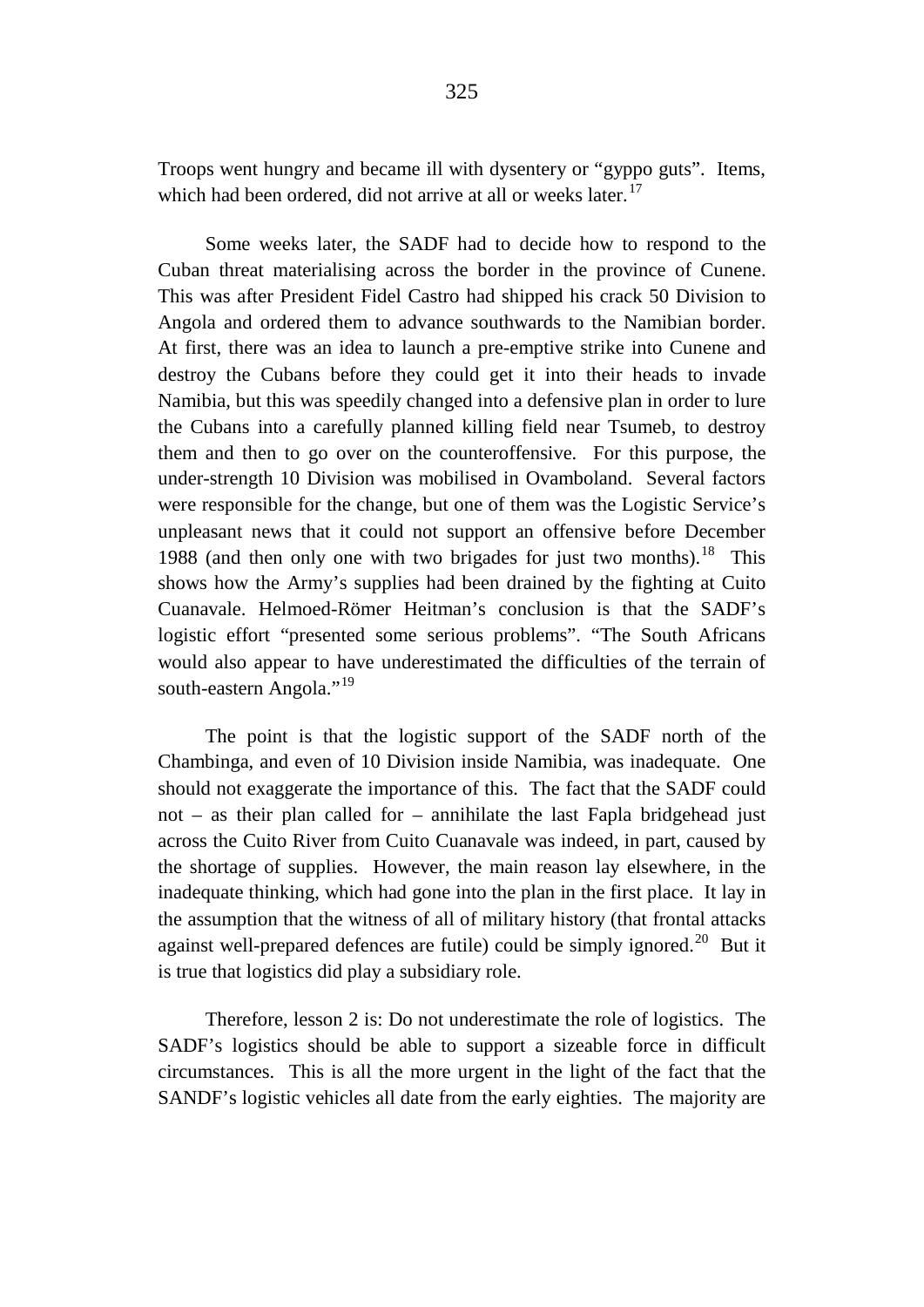in a shocking state of disrepair. It is no wonder the latest Defence Review states:

No defence force can function without reliable logistic vehicles that are suited to the nature of its operations and the terrain of the theatre of operations. The existing Samil fleet of trucks is old (30 years) and difficult to maintain, and will lack the mobility to effectively support modern combat vehicles. The bulk of the fleet must be replaced with suitable vehicles, including protected variants, as a matter of urgency.<sup>[21](#page-32-11)</sup>

#### **The Role of Reserve Forces**

In most modern armies, reserve forces play an important role. For instance, in the light of the intensive strain the US military manpower was under since the 1990s, it was announced in 2004 that the US Defence Force would rely heavily on the 500 000 reservists and National Guard members in order to sustain the wars in Iraq and Afghanistan.<sup>[22](#page-32-12)</sup>

The SADF, of course, consisted mainly of conscripts serving for two years as the flesh around a skeleton of professional soldiers. This was backed up by the Citizen Force (CF), where ex-conscripts served for another eight years in regiments or area protection units, known by the traditional name of "commandos". These were called up from time to time when the SADF's operational needs required it. The CF units mainly provided counterinsurgency troops in the north of Namibia, but there were three instances when they were also utilised in considerable numbers in crossborder operations in Angola. The first was during Operation Reindeer in May 1978, the second was Operation Askari in December 1983 and January 1984, and the last during Operation Packer, the very last phase of the socalled Battle of Cuito Cuanavale in March–April 1988.

Utilising reservists has several peculiar problems, which have to be overcome if their deployment is to be a success. Some skills will never be forgotten. Even those who were trained decades previously will remember how to salute, about turn or even how to strip a rifle. Other skills degrade fairly quickly: fire and movement, clearing trenches and bunkers, clearing a way through a minefield, accurate artillery bombardments, combined armour and infantry attacks, etc. After all, these people will have become accustomed to a relatively soft civilian life. War is a cruel and gruelling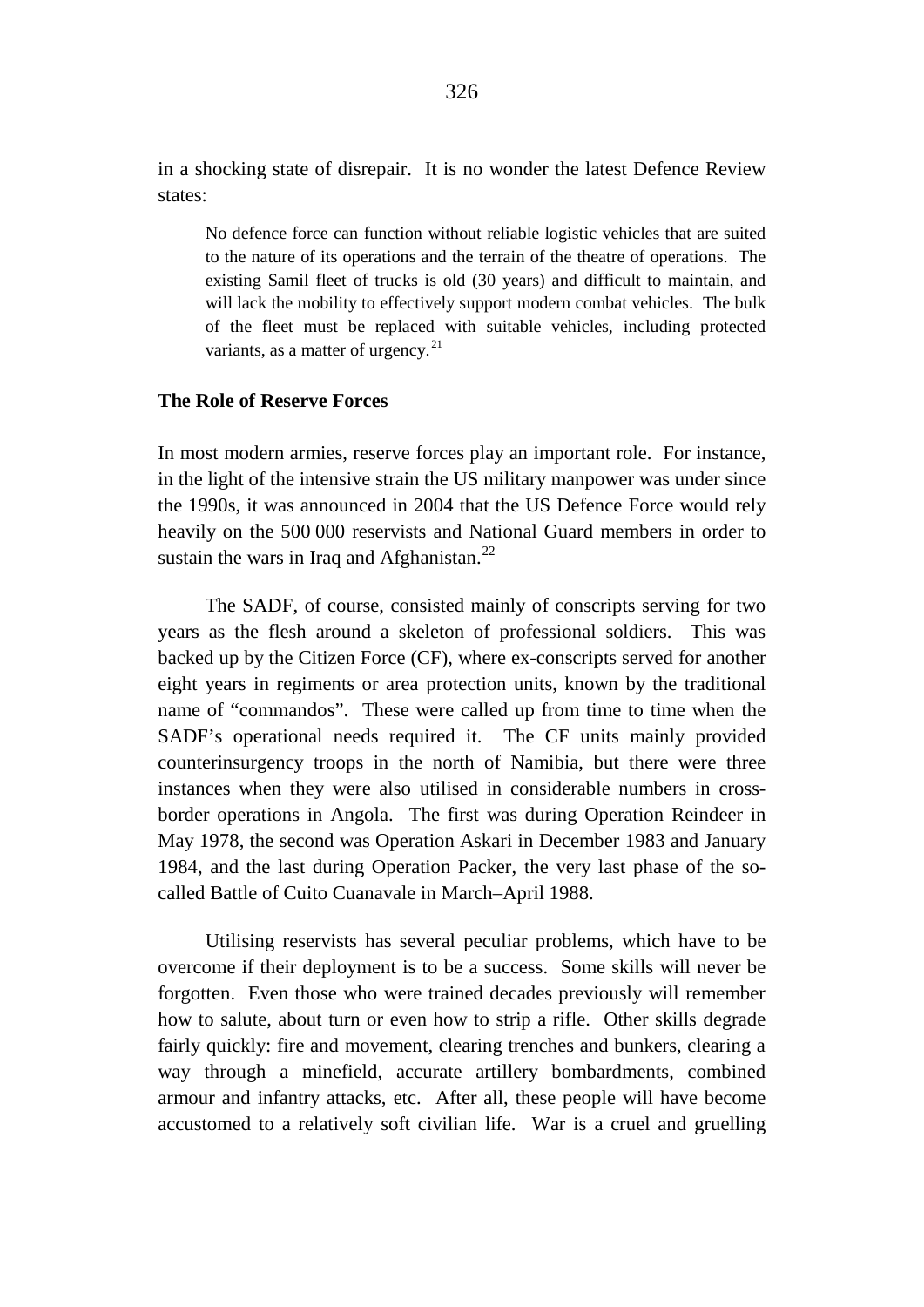business, which has very little bearing to what is considered ordinary and normal in civilian life. When calling up reservists, these military skills will therefore have to be relearned, and that may take some hard retraining and time.

With low-intensity counterinsurgency operations, such as infantry patrols, this may not be very apparent. However, with high-intensity conventional battles it is a different matter. Sending inadequately trained reservists into dangerous battles is doing them a great disservice. Yet this is exactly what happened during Askari as well as Packer.

During Askari, the CF soldiers were badly handled in that they were ordered to attack a well-entrenched enemy across disadvantageous terrain at the Fapla bastion of Cuvelai. They lost confidence in some of their officers and refused to carry out orders. In fact, the conscripts and professionals of 61 Mech had to be called in. Even then, the CF members refused to carry the brunt of the attack, which left the desperately tired 61 Mech soldiers to attack and overcome a determined defence.<sup>[23](#page-32-13)</sup> At a review meeting of the operation, it was bluntly stated that the CF battle group was the worst one of 82 Mechanised Brigade (from whence the battle group was provided). The morale of the CF elements was not up to scratch. $^{24}$  $^{24}$  $^{24}$ 

One would imagine that the Army would have learnt something from this, but similar problems were experienced more than four years later during Operation Packer. Once again, 82 Mechanised Brigade was the vehicle for the mobilisation of a CF formation. The officer called upon to retrain the CF armour troops (in the event, he also led the two tanks squadrons into battle), Commandant (later Colonel) Gerhard Louw, felt that they were not ready for battle when ordered to move into Angola.<sup>[25](#page-32-15)</sup> Louw expressed himself even more forcefully to me:

To say that the CF troops had had insufficient training, was only the tip of the iceberg – they were in no way prepared for what was waiting for them. Beforehand they were as excited as naïve children before a picnic; afterwards many were ready for trauma counselling. The fact is, as an officer who chose the Defence Force as a career, I knew what they would go through and pitied them deeply. As a result of this I made unforgivable mistakes, like letting my frustration and doubts [about the attack plan] shimmer through to them during information sessions …[26](#page-32-16)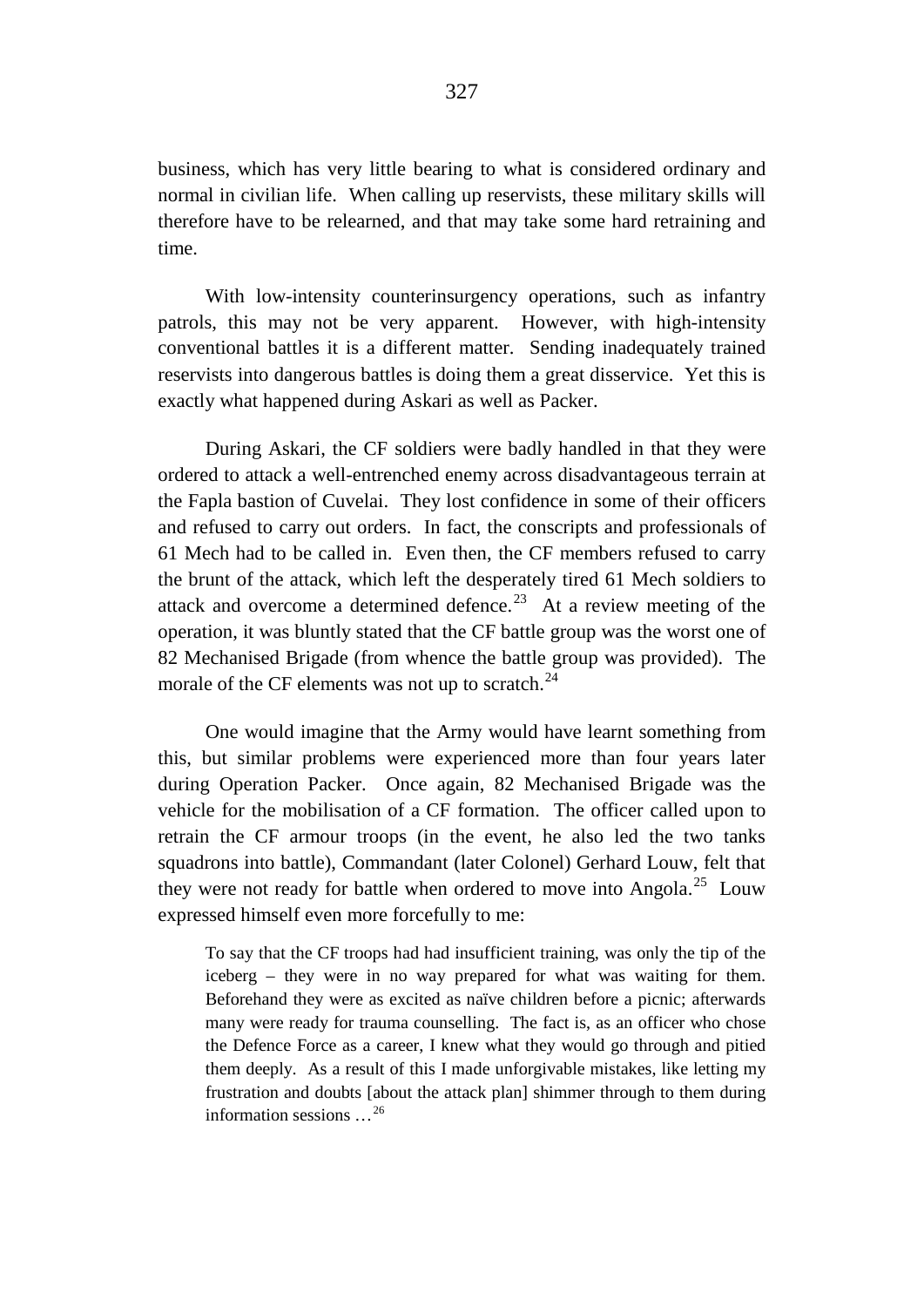The fact is that these unprepared CF troops were expected to make a full-frontal attack on an enemy who had ample time to prepare itself, with numerous trenches, bunkers, reinforced minefields, massed artillery support and uncontested command of the air. In addition, it was to be the third attack against an enemy who knew they were coming – after two similar previous attacks had failed. It was tactical madness, even for seasoned troops.

The details of the failed attack are not very relevant for this article. Suffice it to say that the CF members were badly rattled by the ferocity of the defence and, through no fault of their own, did not fare well that day.<sup>27</sup> In a document discussing the lessons of the campaign, harsh criticism was levelled at the citizen force units: "CF conventional training has been neglected a great deal in the past years, and CF units were utilised for the op[eration] which were not up to standard," it was stated. $^{28}$  $^{28}$  $^{28}$ 

Of course, a prime example of where CF troops were indeed so intensively retrained that their operation was a huge tactical success, was the air assault on Cassinga on 4 May 1978. On that day, an under-strength, composite parachute battalion, consisting of mainly CF soldiers, was dropped on Cassinga. Although the drop itself went badly, the CF members subdued a much larger Swapo force within a few hours, albeit after some heavy fighting.<sup>29</sup> Even then, some of the CF paratroopers, according to General Constand Viljoen, were not fit enough for a hard day's fighting.<sup>[30](#page-32-20)</sup>

Against this background, lesson 3 is: Do not utilise reservists unless they have been adequately retrained for the job at hand.

## **Anti-aircraft Capability**

The SADF's inadequate anti-aircraft capability remained a big problem throughout the war. The South Africans went into the war without a mobile anti-aircraft system suitable for the harsh African conditions, and ended the war in exactly the same position. They did have a 20-year-old Frenchdeveloped missile system, the Cactus (known in France as the Crotale), but it was designed as a more or less static base-protection system. It was taken to the front in 1987–1988, but proved too soft for the conditions, and was withdrawn after a few weeks.<sup>[31](#page-32-21)</sup> According to one source, only four Cactus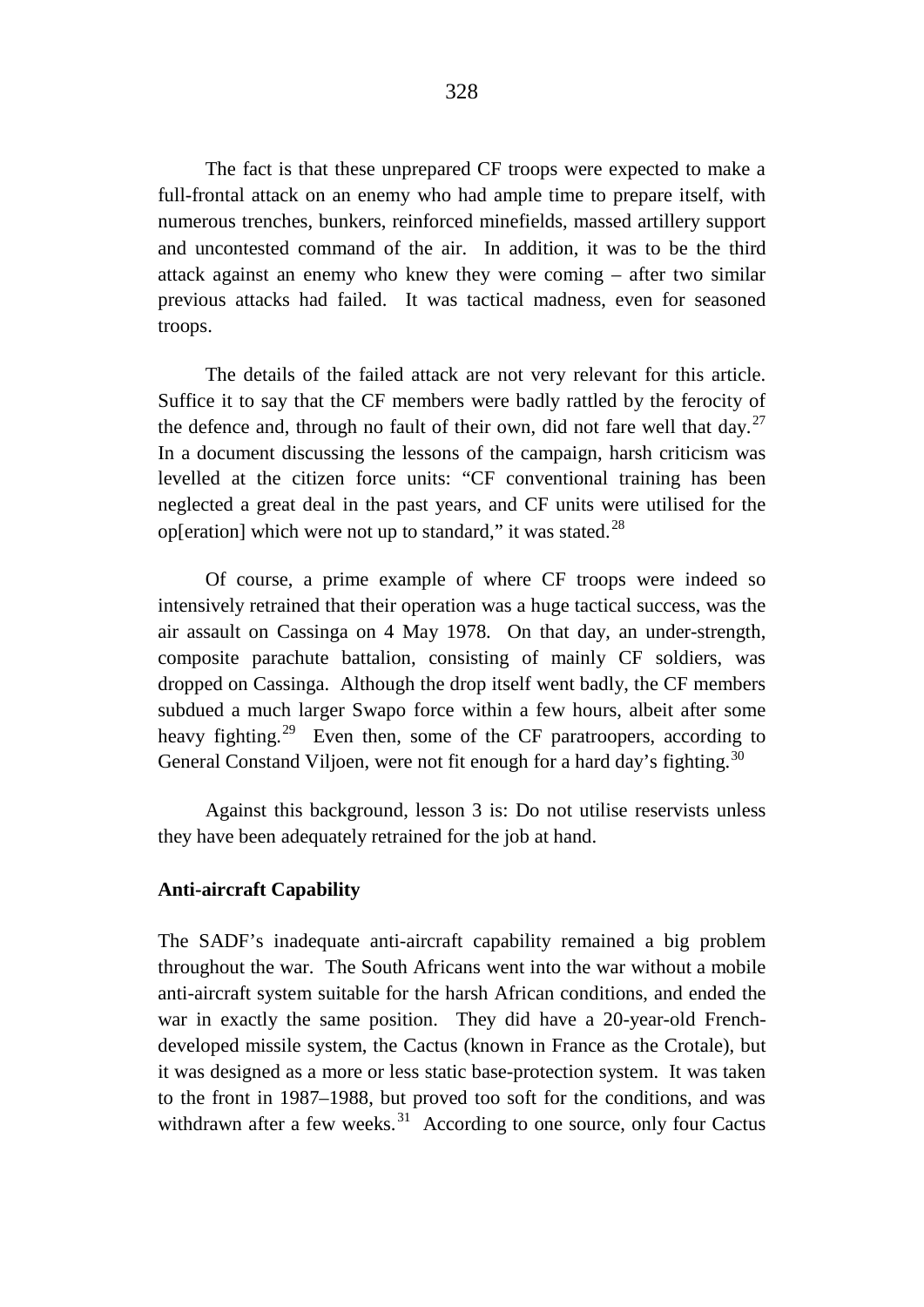missiles were launched at enemy aircraft in Angola, and one apparently damaged a MiG-21. The others all missed, which shows that the system was not a success.<sup>[32](#page-33-0)</sup>

The other anti-aircraft system used in operations, was a hand-operated 20 mm cannon on the back of a Unimog lorry, known as an Ystervark (Hedgehog).[33](#page-33-1) One notable success of this system occurred on 26 June 1988, when eight Cuban MiG-23s attacked the Calueque waterworks in Southern Angola near the Namibian border. The aircraft came in so low that the pilots' faces and flight helmets could be recognised by the troops on the ground. A stray bomb killed 11 South African soldiers. The South Africans answered with Ystervark fire, and two MiGs were hit. One succeeded in returning to base; the other crashed.<sup>[34](#page-33-2)</sup>

A few captured Soviet ZSU-23 guns (23 mm, much feared by the South Africans) accompanied the Cactus batteries, but there are no known instances of success.<sup>35</sup> The SADF also had a towed twin 35-mm cannon,<sup>[36](#page-33-4)</sup> but their radar sets were damaged by and ineffective in the bush.<sup>[37](#page-33-5)</sup>

The presence of these systems and Unita's American-supplied Stinger shoulder-fired missiles did, however, have one great advantage. Fearful of losses, the Cubans and Angolans (with the notable exception of 26 June 1988) stayed high, between 6 000 and 16 000 feet (between 1 829 and 4 877 m). The result was that their bombing was very inaccurate, and only four SADF soldiers died as a result of enemy bombing. South African accounts frequently refer to enemy bombs falling way off target, although they did hamper the SADF's freedom of movement considerably.<sup>[38](#page-33-6)</sup>

Since 1988, nothing much has been done to fill this gap in the SANDF's capacity. No new equipment was ordered, so the problem remains. As the 2012 Defence Review states, "The Defence Force currently lacks any modern air defence weapons other than a single battery of very short range missiles (Starstreak)."<sup>39</sup> This means that any SANDF deployment in a part of Africa where an adversarial air attack position exists will be highly problematical. Lesson 4 is: Plug the anti-aircraft capability gap in the SANDF urgently.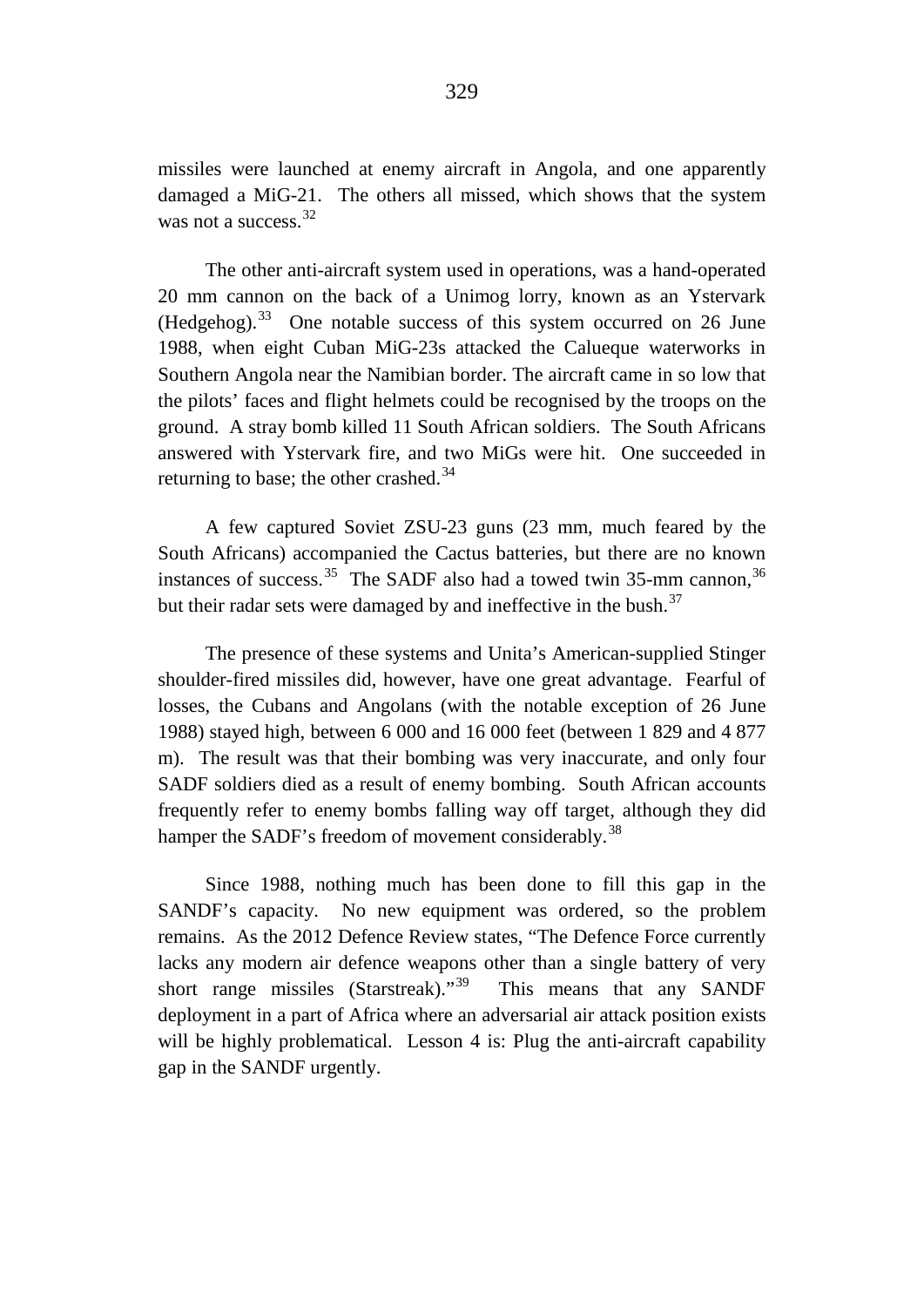#### **Command of the Air**

It is an axiom that command of the air is a prerequisite for success on the ground. Elsewhere, I have illustrated with reference to Operations Moduler, Hooper and Packer that a "land campaign *can* be successful in the face of enemy aerial supremacy, *provided* that the enemy air force is militarily incompetent, like the Cuban and Angolan Air Forces".[40](#page-33-8) Nevertheless, it goes without saying that the SADF campaigns in Angola in the early eighties were much easier, amongst others because the SAAF then still commanded the air. By 1987–1988, the South Africans lost that position to the enemy. Although this was not enough to ensure their defeat, it did make things considerably more difficult for them.

It is important to analyse the reasons for the SAAF's loss of air supremacy properly. The superiority of the Cuban MiG-23 over the South African Mirage F1 has been greatly exaggerated. The MiG had only three advantages over the Mirage: It was faster (meaning it could run away when threatened), its range was longer, and it possessed a radar-guided missile, which could be fired from the front. The South African missiles were heatseeking and could only be fired from behind – and besides, they were of a poor quality and never worked properly. As for the rest, the Mirage was more manoeuvrable and handled by superior pilots.<sup>[41](#page-33-9)</sup>

But the MiG's advantages were not enough reason for the SAAF's loss of air supremacy. The main reason was geography, something the South Africans could do little about. Whereas the Mirage F-1CZ (the fighter version), being relatively light, could take off from Rundu Air Force Base with its short runway, the heavily-laden F-1AZ (the bomber version) had to take off from Grootfontein, about 500 kilometres to the south. During the fighting north of the Chambinga River in 1988, the SAAF aircraft required 42 minutes to reach the combat area. This meant that they had exactly two minutes of combat time before they had to break off and head back for home. In contrast, the Cuban MiGs were based at Menongue, only nine minutes away. They could, therefore, loiter for about an hour over the battlefield, looking for targets of opportunity. To be sure, the SAAF had acquired Boeing 707 tanker aircraft, but these were not used. Having (at that stage) only three of them, the Air Force did not want to risk them being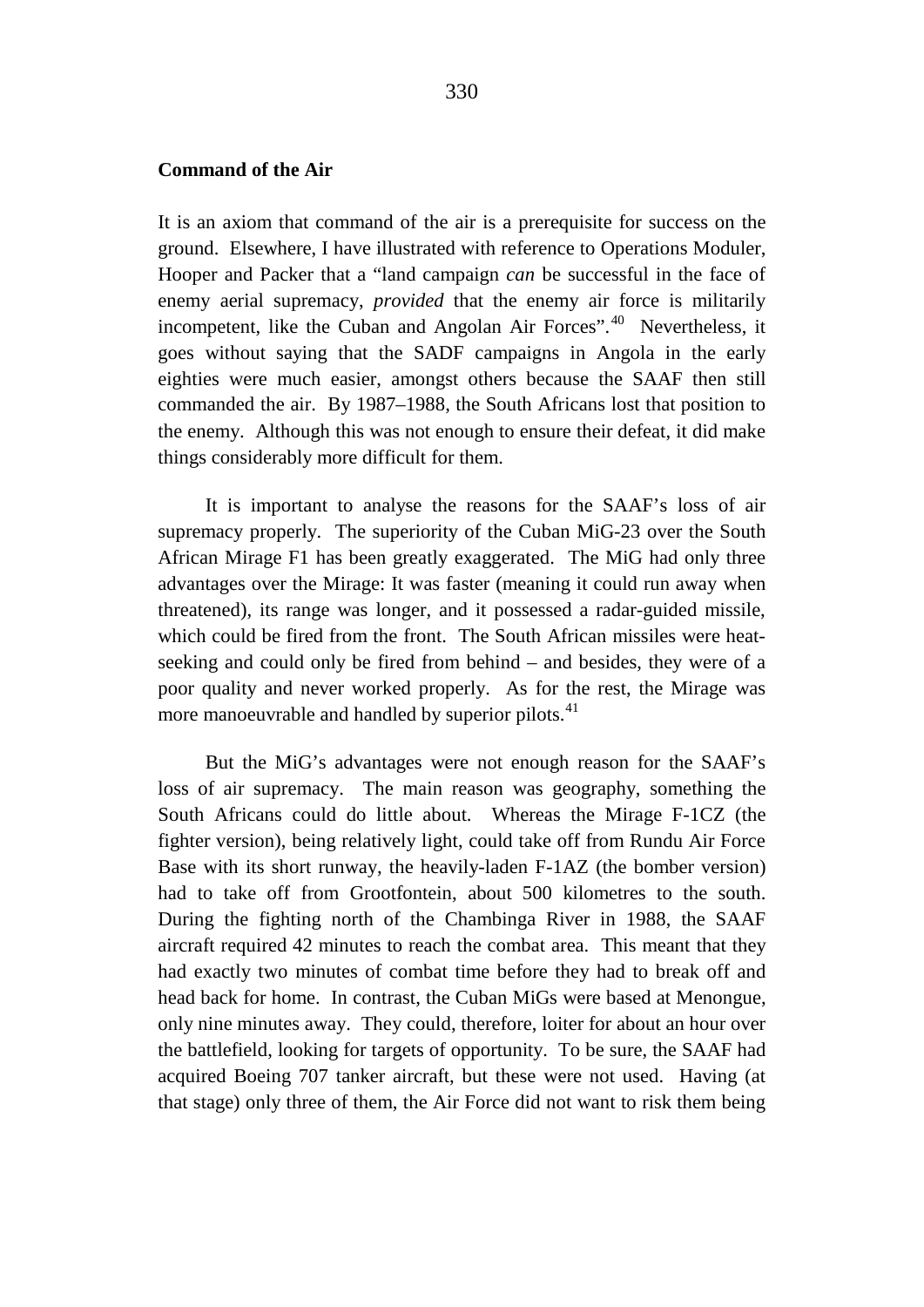shot down, and besides, the pilots were not yet proficient in being refuelled in the air. $42$  This meant that the SAAF's potential was greatly curtailed.

Of course, in the years since the war, the Air Force acquired considerable expertise in air refuelling with its five Boeing 707s and the Cheetah fighters. But the Boeings were withdrawn from service in 2007 due to age.[43](#page-33-11) The Mirage and Cheetah have since also been replaced by the Saab JAS-39 Gripen, which is a superb aircraft, but it suffers from the same problem as the Mirage, namely an insufficient range. And, having cancelled the Boeings' replacement, the Airbus A400M, the Air Force's legs are as short as ever in its history. Any operation far from home will therefore have to take the Gripen's lack of endurance into account.

Lesson 5: Get a suitable tanker aircraft and do it quickly. This has big strategic implications. Also, the Border War proved the worth of excellent pilot and air and ground crew training. No compromise is possible.

# **Air Assault and Maritime Landing**

Air assault and maritime landing mostly did not play a prominent and visible role in the Border War. Paratroopers were indeed extensively used, but as helicopter-borne quick reaction forces (the so-called Romeo Mike units, an adaptation of the Rhodesian Fireforce tactics) in the counterinsurgency war in northern Namibia, and as motorised infantry during some cross-border operations.<sup>[44](#page-33-12)</sup> The only exception was the parachute assault on Cassinga in May 1978.

Nevertheless, plans did exist for a huge combined air and maritime assault in 1988 on the Angolan port town of Namibe. This was after Operations Moduler, Hooper and Packer (or the so-called Battle of Cuito Cuanavale) had ended, and Namibia was threatened by the southward advance of the Cuban 50 Division in the province of Cunene down to the border. The SADF at first mulled the idea of a pre-emptive strike to destroy the Cuban force before it could invade Namibia, but because of several reasons decided to wait and see whether the Cubans would try to cross the border, and then hit back.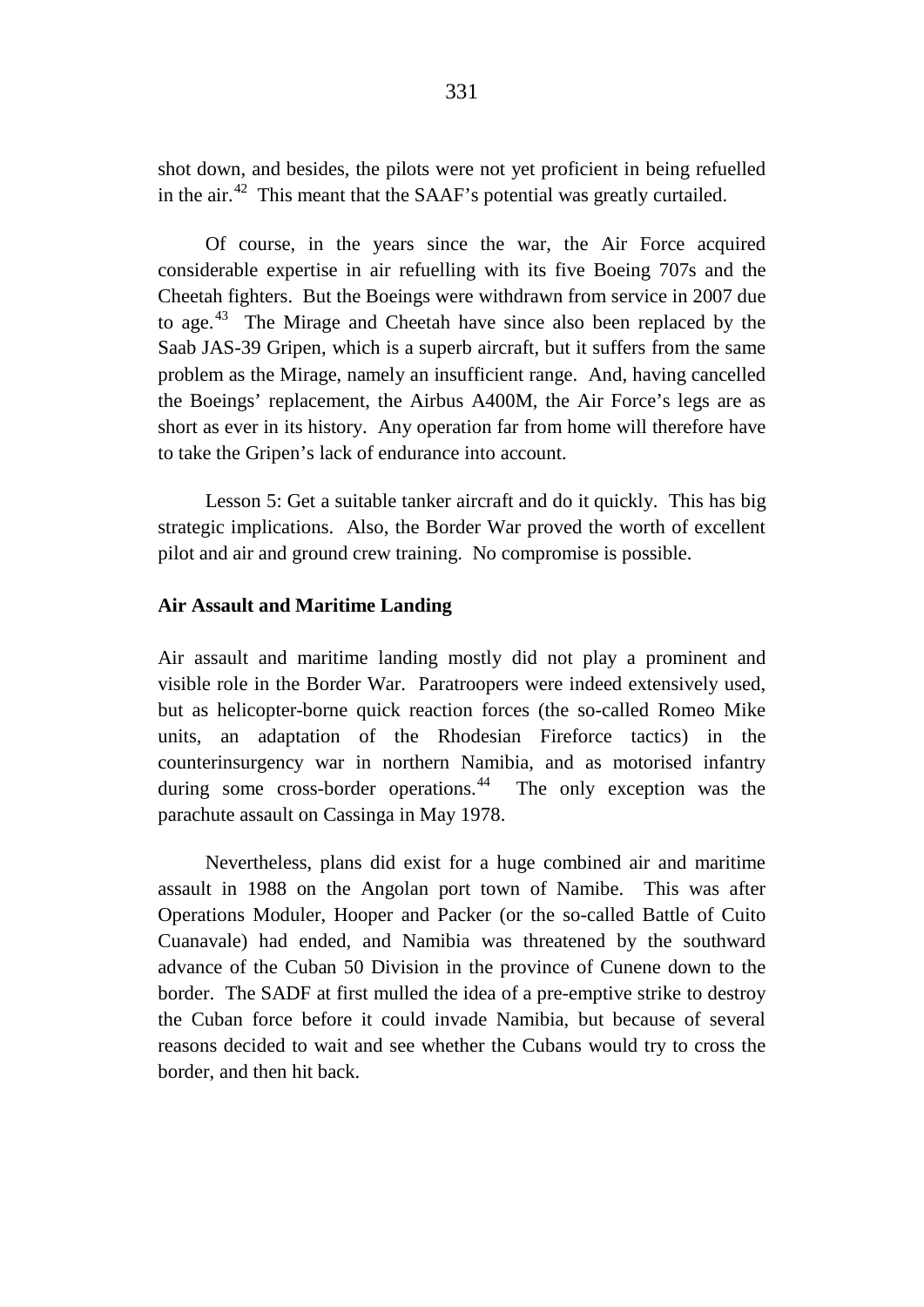One element of this plan was an assault by 14 Parachute Battalion Group, a unit of about a thousand paratroopers and support troops, all parachute-trained. The idea was to attack Namibe, the only harbour in Cunene and the main entrance point of supplies. The troops would be dropped by aircraft and landed from South African Navy combat support ships, escorted by Navy strike craft, which would also provide light artillery support. The idea was to destroy the harbour and railway lines, and withdraw after dark to the Navy vessels to be transported back to Namibia.<sup>[45](#page-33-13)</sup>

As the Cubans never invaded Namibia, this operation obviously was not carried out. But it nevertheless did have a significant strategic effect. To prepare for the operation, Exercise Magersfontein took place in the first half of 1988, when the landing was rehearsed at Walvis Bay. That made an impression on the Cubans. According to Rear Admiral Chris Bennett, "a very senior Cuban Army officer" on a visit to Simon's Town in 1989 admitted that one of the factors that had finally led to Cuba supporting the termination of the conflict with South Africa, was a major naval exercise (Exercise Magersfontein) conducted from Walvis Bay during 1988. Of interest is that the reason for putting on this large, extremely complex and highly publicised exercise at such very short notice, was to pass the message that the SA Navy was capable of escalating the maritime aspect and that it could also support its fleet fully from a forward base.<sup>[46](#page-33-14)</sup>

Mac Alexander, a seasoned paratrooper himself, describes the SANDF's diminished airborne capability:

Today the paratroopers of 44 Parachute Regiment have the ability to deploy no more than two or at the most three infantry companies by air, supported by light weapons of limited range, over relatively short distances and for very brief periods. This restricts them to airborne operations such as backing up the Special Forces Brigade, small-scale counter-insurgency operations (such as Fire Force) or providing a large conventional force such as a mechanised brigade with a small airborne arm for ancillary tactical operations. There can be no question of independent airborne operations against a distant, strategic objective. Nor even an independent long-distance interventionist operation to rescue South African nationals or protect South African interests. The airborne logistic requirements alone would make this impossible.<sup>[47](#page-33-15)</sup>

This brings us to lesson 6 of the Border War: Even though an air assault and amphibious capability may seldom or perhaps even never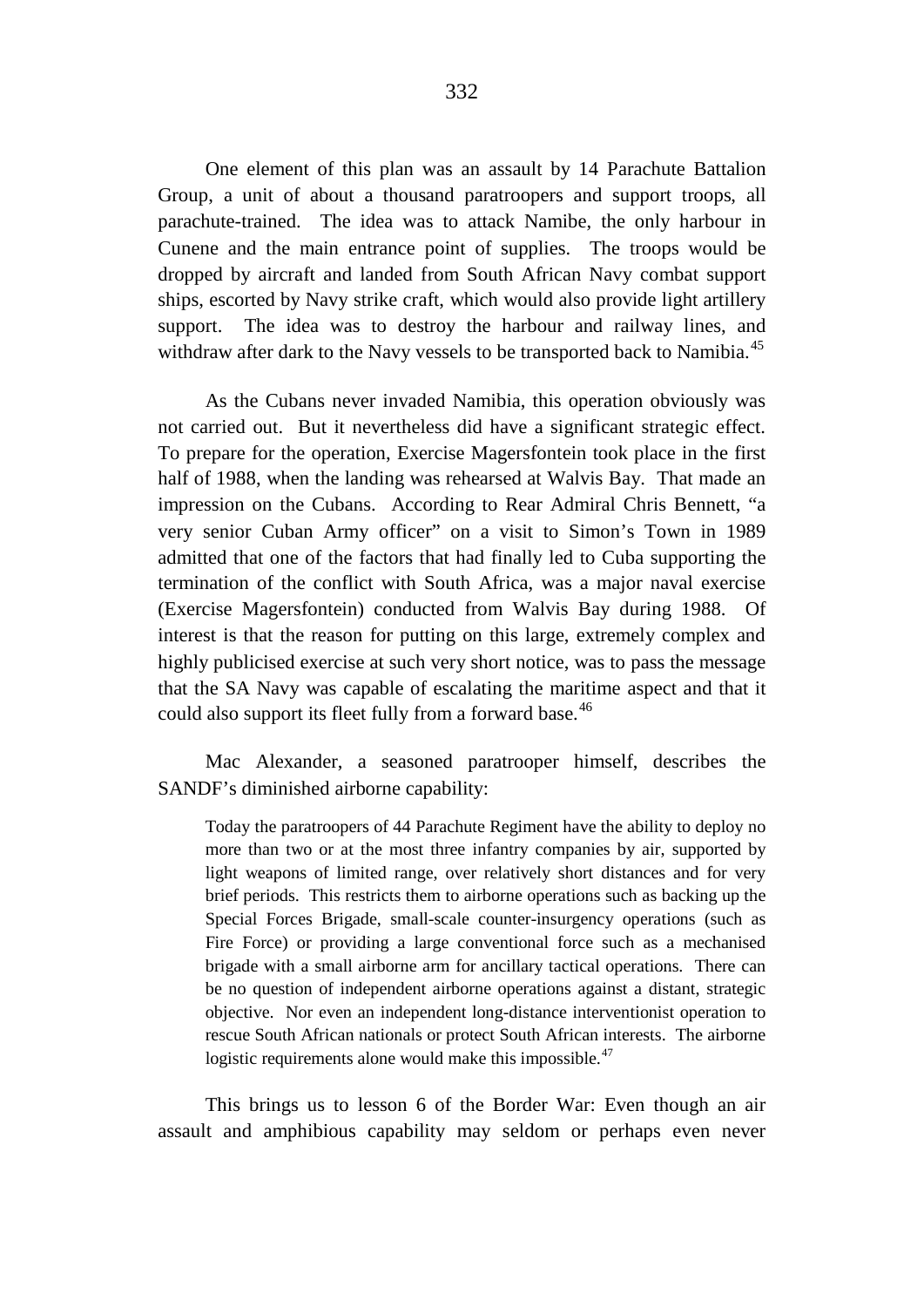become necessary, it provides a strategic output quite out of proportion to the financial and personnel input. But then, of course, you need the necessary strategic air- and sealift – something the SANDF at present does not possess with only seven serviceable C-130 transport aircraft and only one somewhat elderly combat support ship, SAS *Drakensberg*. [48](#page-33-16) This needs to be rectified, as it does not take a lively imagination to see the possibility of having to subdue rebel militias, perhaps holding civilians hostage, either in an inaccessible area or elsewhere near the coast. Having an air assault and amphibious capability gives one the flexibility and ability to launch lightning operations with limited objectives without having to commit large assets.

#### **Incremental Commitment**

One of the biggest problems from a South African perspective in the Border War was the question of "mission creep" – the incremental way South Africa got involved in the Angolan Civil War. This happened twice, in 1975–1976 and again in 1987–1988.

Admittedly the situation in Angola in 1975 was extremely chaotic and fast-moving, not at all conducive to a calm, reasoned analysis of the events, South Africa's interests and the way the country should react. Hard intelligence was scarce, and more often than not decisions had to be made on the basis of rumours.

In short, the situation was this: After the military coup d'état in Portugal in April 1974, the new government quickly decided to pull out of the country's African possessions. Whereas there was only one liberation movement each in Mozambique and Guinea-Bissau, thereby greatly simplifying things, in Angola there were three. They were the Marxistoriented MPLA, the FNLA (corrupt, without an ideology and ineptly led), and the Maoist Unita. Already by the end of 1974, the Soviet Union and Cuba started funnelling arms, instructors and money to the MPLA in the hope of turning Angola into a communist bastion and winning an important geostrategic advantage over the West. The Portuguese, eager to wash their hands of Angola, signed the Alvor Agreement in January 1975 with the three movements. This established an interim government of national unity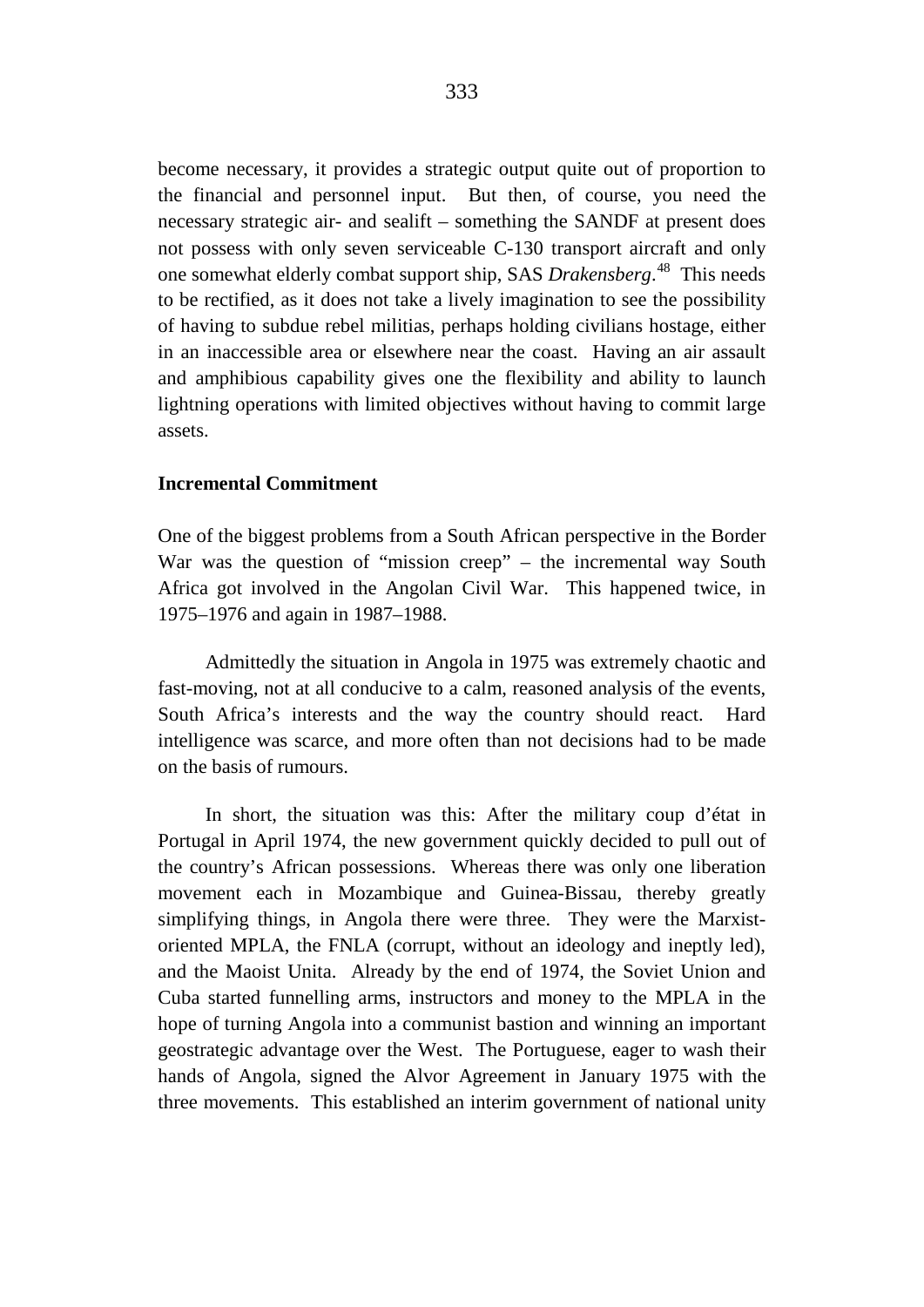with the task of organising free and fair elections. The independence date would be 11 November.<sup>[49](#page-33-17)</sup>

When violence broke out in Luanda between the three and the FNLA and Unita were forcibly expelled from the city, the Alvor Agreement crumbled. The Soviets and Cubans quickly moved to fill the power vacuum, which was viewed with considerable alarm by the West and certain African countries. As these countries were fairly powerless to do something about it, they turned to South Africa to stop the communists taking over Angola. A communist Angola, allowing the Namibian rebel movement Swapo to use its territory to wage an insurgency war in Namibia, was viewed as being very much against the South African interests.

Nevertheless, the South African government clearly was caught on the wrong foot and did not know how to react. Besides, the government was deeply divided – the Security Police establishment and the Department of Foreign Affairs wanted to handle the matter diplomatically, while the SADF burned with desire to cross the border and sort the problem out militarily. Under pressure from especially the United States and some African countries, and specifically requested to help by Unita leader Jonas Savimbi, South Africa was slowly but surely sucked into a cauldron without a clear understanding of what its aims were and how to reach them. This obviously impacted negatively on the frontline troops. As Commandant (later Colonel) Jan Breytenbach, commander of one of the invading columns, later wrote:

At the sharp end, during Savannah, we never really knew whether we were to take over the potential SWAPO guerrilla base area by destroying the guerrillas already in residence there, capture as much of Angola as possible before 11 November, attack and take over Luanda, the capital, to install Savimbi … or "whatever". As combat soldiers, we hardly knew what the hell was going on and where we were going to. But we went nonetheless.<sup>[50](#page-33-18)</sup>

Be that as it may, the first step was the supply of weapons to Unita. But then it was established that Unita did not know how to operate them, so the second step was to send weapon instructors. Finally, Prime Minister John Vorster was cajoled into allowing SADF officers and NCOs clandestinely to take command of FNLA and Unita troops and organising several battle groups to combat the Cuban-supported MPLA southward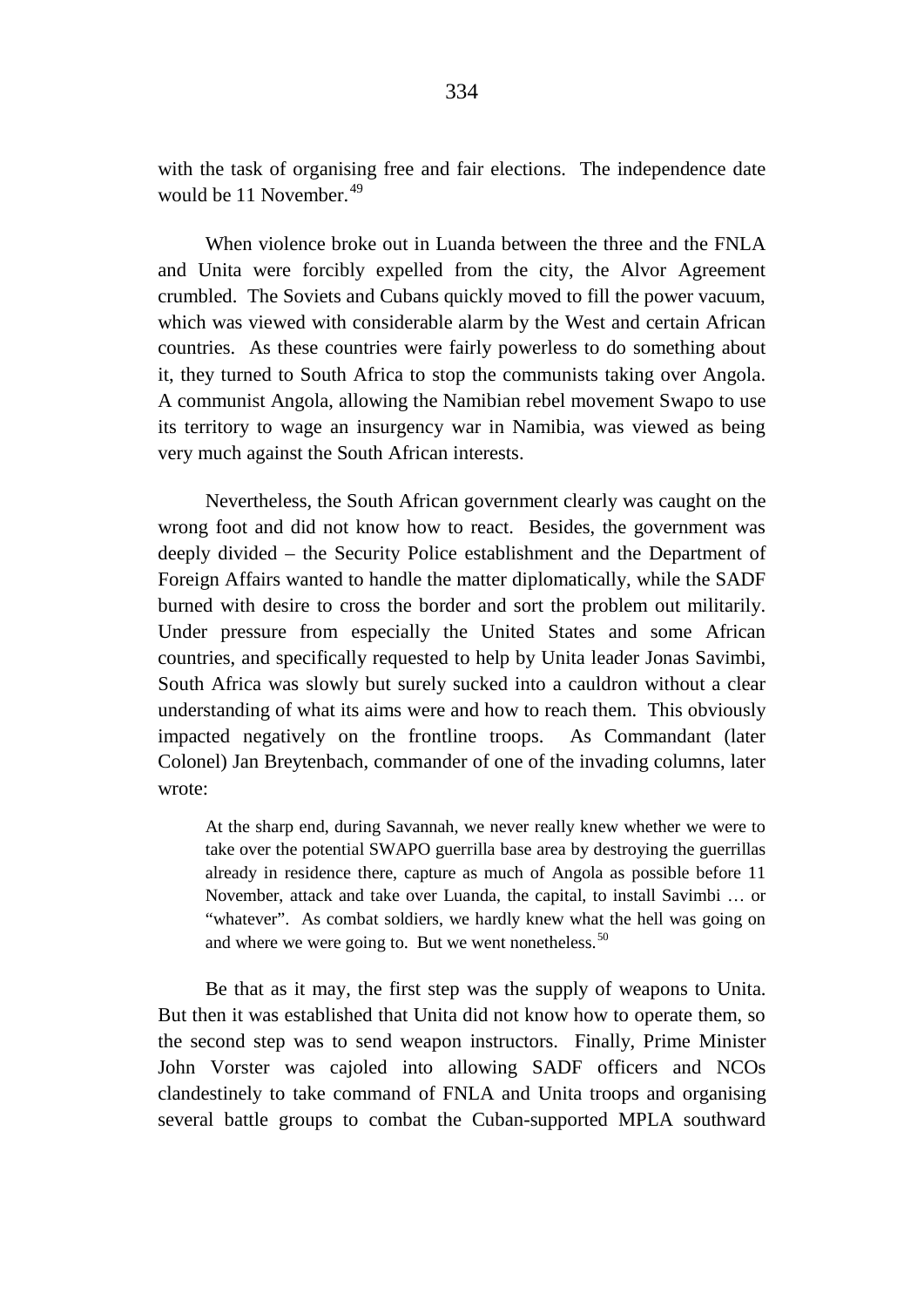advance. These battle groups moved at a blistering pace northwards, catching the enemy unawares time and again, and achieved great success. But the battlefield success generated new needs. As time went on, and as it became clear that thousands of Cuban troops were being poured into Angola, more and more SADF forces were committed: artillery, armoured cars and conscripts, even citizen force regiments – in the end about 2 900 South African soldiers were involved in Angola. Even Defence Minister PW Botha acknowledged during a Cabinet meeting in December 1975 that South Africa had been sucked into the civil war further than the original idea was. $51$ 

Of course, we know today that the brilliant tactical success of Operation Savannah, as the SADF involvement became known, masked a strategic catastrophe of considerable magnitude. It marked the end of Vorster's attempt to reach out to black Africa in order to gain acceptance for his apartheid government and placed South Africa on the one hand, and the Southern African liberation movements, Angola, Cuba and the Soviet Union on the other, on a collision course. Also, South Africa's political backing in America, Europe and Africa evaporated. In these circumstances, South Africa had no choice but to pull back its forces to Namibia.

In the aftermath, the SADF conducted an extensive review of the Operation. Considerable equipment gaps were identified and an intense attempt to fill them up was embarked upon.<sup>[52](#page-33-20)</sup> More importantly, attention was also given to the strategic level. Brigadier General George Kruys, who played an important part during Savannah as South African commander at the pivotal Battle of Bridge 14, later summarised one of the conclusions of the review:

The fog which descended from the political level and obscured the view of the field commanders would be evaded. The aim of future operations would be precisely formulated. Incremental and extended involvement was out; operations would start with sufficient forces and would be of limited endurance.

He added, "After Savannah, operations were planned in detail in terms of time in, time out and exactly what was to be achieved while in Angola as well as how the operation was to be co-ordinated and executed."<sup>[53](#page-33-21)</sup>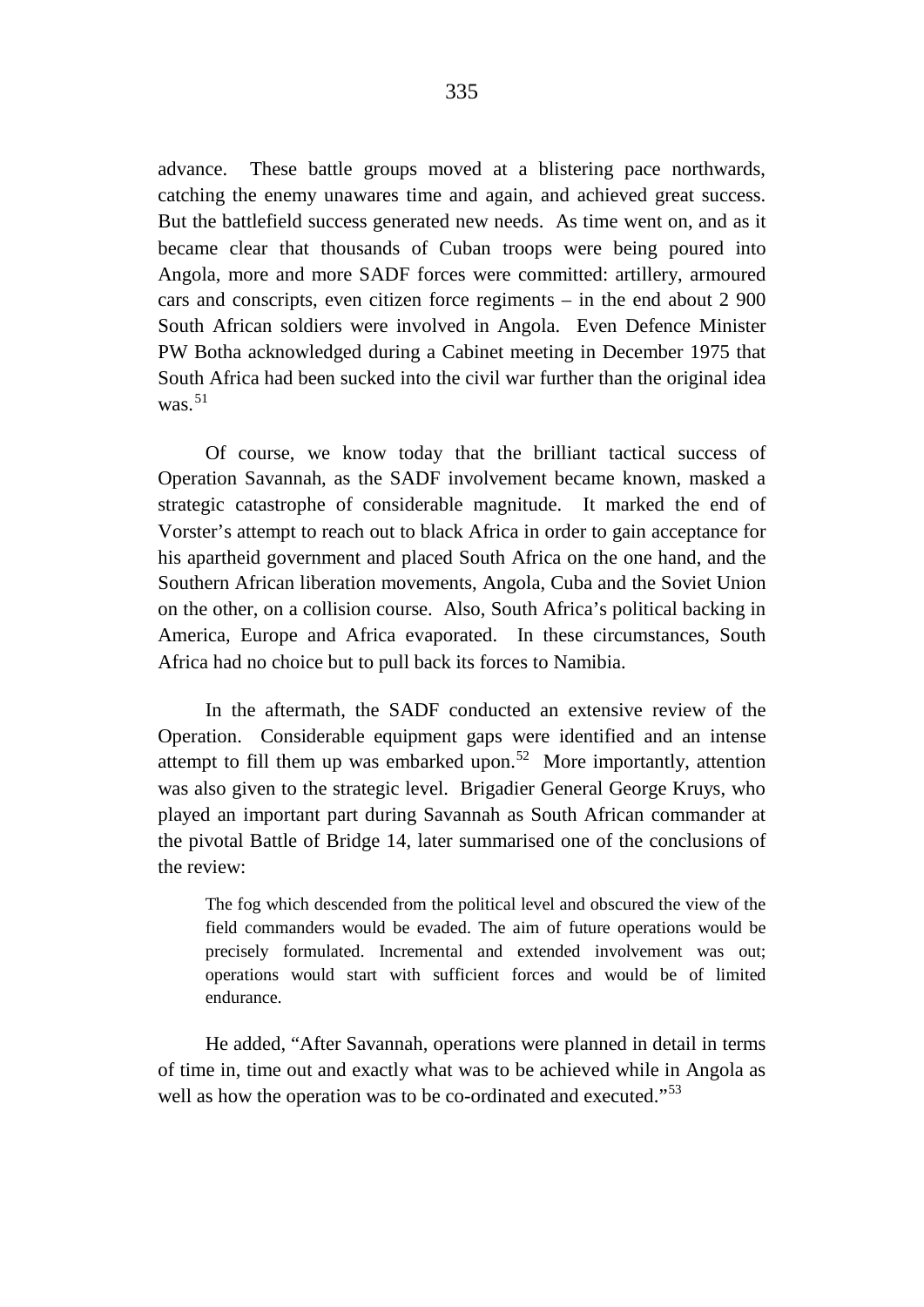This important lesson was strictly adhered to in the years to come. All the big cross-border operations – Reindeer (1978), Rekstok and Saffraan (1979), Sceptic (1980), Protea (1981), Askari (1983–1984), Weldmesh and Wallpaper (1985), and Alpha Centauri (1986) – were limited in scope, forces and time involved. The political and military objectives were well defined so as not to have the situation escalate. It worked well.

However, all this was thrown overboard when Fapla, the Angolan Army, began a huge offensive against Unita in September  $1987^{54}$  For reasons of self-interest, which need not interest us here, South Africa decided to aid its ally. But it was once again, as in 1975, done in a chaotic, clumsy and incremental way.

First, special forces were sent in as anti-tank teams, but as Fapla infantry screens protected their tanks, the South Africans could not get near enough. (This Fapla tactic was standard operating procedure in every modern army, which begs the question how such a naive decision could have been taken.) The second stage was the decision to send in three motorised infantry companies from 32 Battalion and a Valkiri multiple rocket launcher battery. This would take place while the Army's premier heavy unit, 61 Mechanised Battalion Group (61 Mech) and the Air Force were allowed to ready themselves for battle in case they were needed. When 32 Battalion's aid proved too little, 61 Mech, additional artillery and the SAAF were also released. But the generals put severe restrictions on them, as summarised by Fred Bridgland: "No men must be lost, no equipment must be lost, and you must achieve all your objectives." All this had to remain clandestine – "plausibly deniable", in Bridgland's words.<sup>[55](#page-33-23)</sup>

This was absurd. 61 Mech alone consisted of about a thousand men with a convoy of 125–130 vehicles, and the 32 Battalion elements have to be added also. To expect a force of this size to clash violently with Fapla and expect it to remain a secret, testifies to the SADF leadership's naïveté.

But it did not end here. This force became involved in a series of battles with Fapla along the Lomba River, during which two of the four advancing brigades were severely mauled and another all but destroyed. A few days before the final clash, President PW Botha, on a visit to the front, gave his blessing to a counteroffensive to hit Fapla so hard that it would not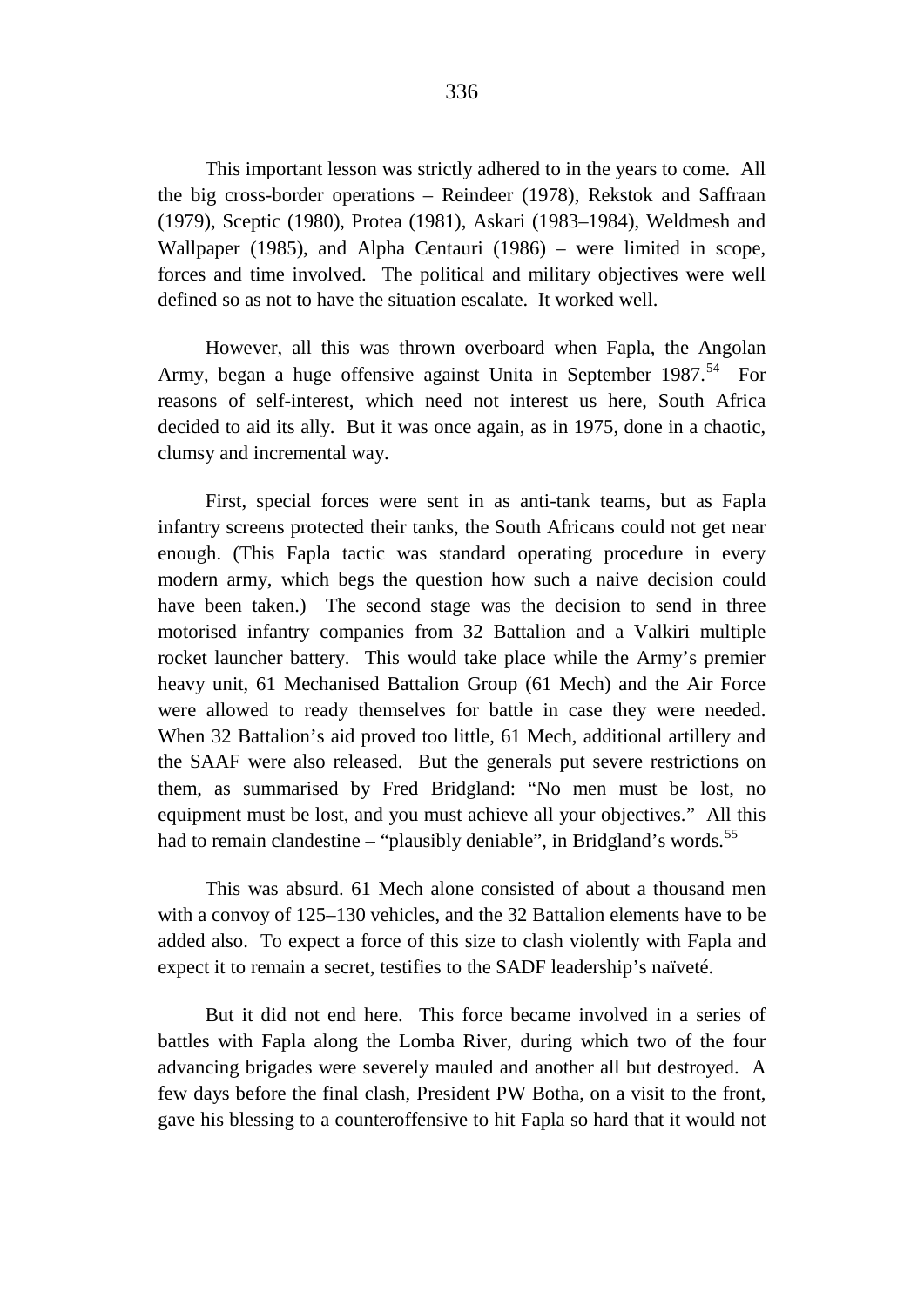be able to renew its offensive before the end of 1988. To this end, 61 Mech's sister unit, 4 SAI, was brought in, together with additional artillery and a tank squadron (which was later augmented with a second squadron). This brigade-sized force of about 3 000 men then drove Fapla back across the Chambinga River in a series of hammer-blows. Yet, it took until 11 November before the Chief of the South African Defence Force (CSADF), General Jannie Geldenhuys, acknowledged South Africa's involvement in Angola. Jan Breytenbach quite correctly refers to the "fatally flawed incremental nature" of the decision-making process.<sup>[56](#page-33-24)</sup>

This was directly responsible for the fact that Operations Moduler, Hooper and Packer lasted eight full months, something the SADF could ill afford from a political (and logistic) viewpoint. In a review of the three operations, the following rather brave statement (brave, because it implies sharp criticism of the Defence Force leadership) was recorded: "According to policy and doctrine the SA Army only does 'blitzkrieg' operations across the border, a maximum time of 30 days is stipulated, and logistic and other planning is based on this. Present ops are slow and last months."[57](#page-33-25)

It is clear that the lessons of Operation Savannah were totally ignored in 1987, as the two operations developed in much the same way – incrementally, initially without a clear political objective and with a remarkable disregard of the principles of warfare. A review document of the lessons of the war also refers to a "perception that there is a lack of formal appreciation on C Army level", which is defined as "the making of a specific strategy appreciation and plan which can be deployed against that of the enemy". It was recommended in the review that the executors be involved in the planning at sector level – in other words, that the field commanders participate in the formulation of the military strategy governing an operation.[58](#page-33-26) This seems a rather severe criticism of the chaotic way in which the SADF was drawn into the operation, mainly because of a lack of clear strategic thinking at the very top. In fact, it may be said that the SADF planned battles instead of an operation.

Lesson 7 would, in other words, be: Be clear in your own mind what the political, economic and military parameters of any operation are, decide right from the beginning *what* you want to achieve and *how* you want to do it.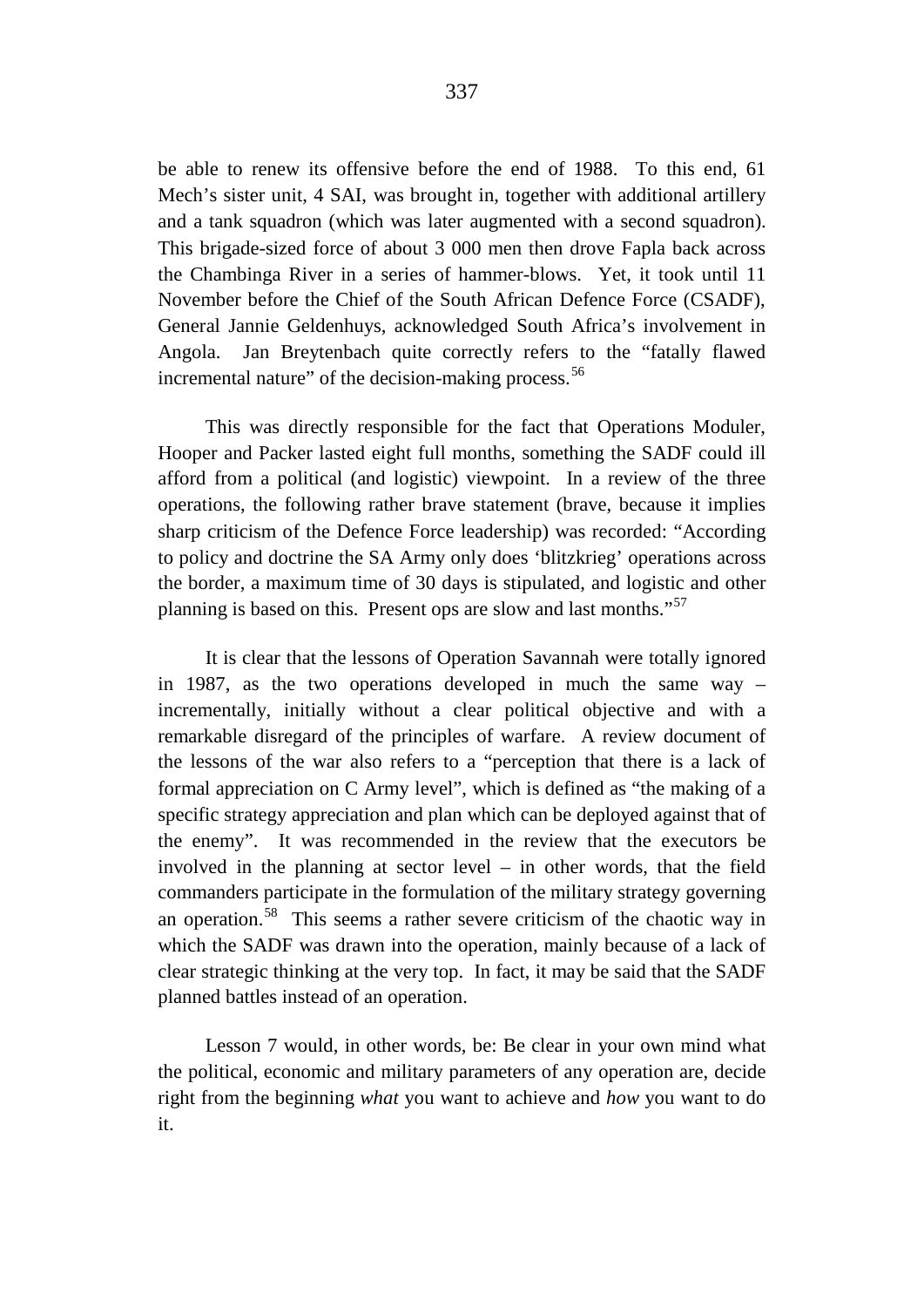## **Micromanagement of the Battlefield**

According to the American military writer, Robert Leonhard, the Germans distinguish between two categories of command and control. The one is called *Befehlstaktik*, or "control by detailed order"; the other *Auftragstaktik*, or "directive control". (Elsewhere, the first is also known as "mission command".) The essence of the first, he says, is that the commander issues detailed orders, leaving subordinate commanders little freedom to deviate. Rather, the smaller units all move and fight according to the plan. Under this method, the key to victory is not to exploit opportunity, but to impose the commander's will upon the enemy with irresistible momentum through unified action.<sup>[59](#page-33-27)</sup>

*Auftragstaktik*, on the other hand, is described as a method of command in which the commander (company, division, army group, etc.) communicates his intent with regard to the enemy as well as the mission of the friendly unit involved. The commander adds the details that are absolutely necessary to facilitate the coordinated actions of his subordinates, but he refrains from telling them how to go about accomplishing the task. Rather, he lets them use their expertise, their more intimate knowledge of their own men and equipment, and their greater familiarity with the terrain to develop their own methods. The only constraint is that they must stay within the commander's intent.<sup>[60](#page-33-28)</sup>

Without using the word as such, *Auftragstaktik* was the way the SADF normally operated. Roland de Vries explained:

The South African combat leaders were afforded a great measure of initiative down to battle group and combat team level. This stimulated independent thought and conduct to a great extent down to ground level. The FAPLA enemy did not have this powerful and flexible attribute. The poor devils had to ask permission for everything and were not allowed to think for themselves.<sup>[61](#page-34-0)</sup>

A good illustration was the way SADF generals used to accompany cross-border operations in the early years of the war in order to get a "feel" for what happened at grassroots level during operations. After all, they were too young to have participated in the Second World War, but too old to fight in the Border War,  $62$  and this was their only way to stay in touch. Thus, in May 1978, the Chief of the Army, Lieutenant General Constand Viljoen,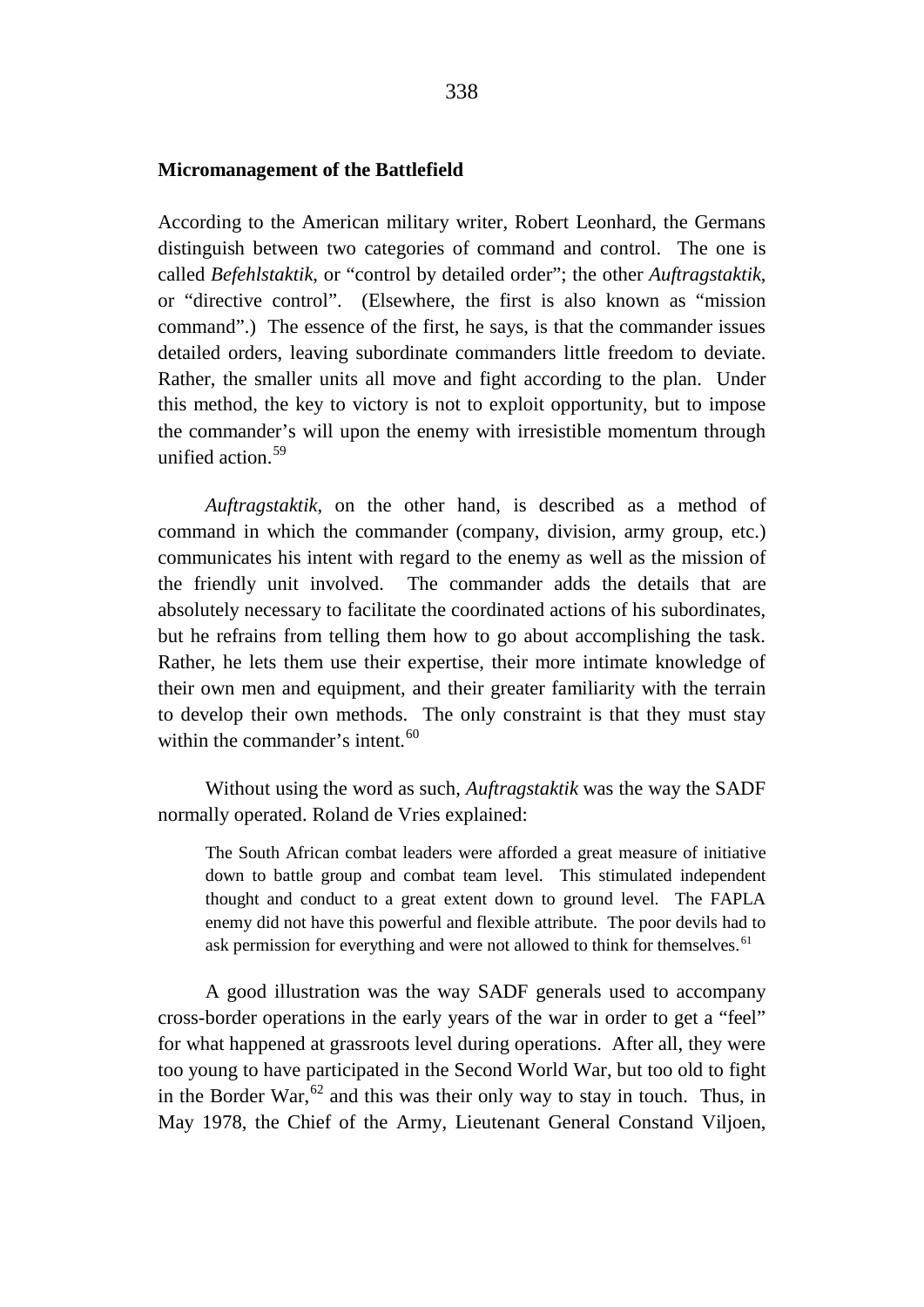turned up at Cassinga with the first wave of helicopters to extract the paratrooper force. Although Colonel Jan Breytenbach, the attack force commander, thought he was "an extra pain-in-the-neck",  $63$  Viljoen confined himself to observing and did not meddle.

Two years later, Viljoen accompanied Combat Group 61's commander, Commandant (later Major General) Johan "Dippies" Dippenaar during Operation Sceptic, the mechanised attack on the Swapo base complex known as Smokeshell. Once again, he scrupulously allowed Dippenaar to use his own initiative and never intervened. In his report about the operation, Dippenaar wrote about Viljoen –

… his inexhaustibility and activity was at that stage my biggest worry. The best I can describe General Viljoen is undoubtedly like an ant, because whenever there was a chance, he walked about, looked at equipment and talked to the soldiers. At no stage did he interfere with my command, although, from time to time and when asked, he gave his opinion. $64$ 

Again, in 1981, the next C Army, Lieutenant General Jannie Geldenhuys, went along for the ride when 61 Mech assaulted Swapo bases during Operation Daisy. Roland de Vries, OC 61 Mech, testified:

He remained with us until the attack on Chitequeta was completed on 4–5 November 1981. He travelled with me and my crew in my command Ratel; he acted as part of the crew and never imposed on my command. … It was both comfortable and pleasant to have General Jannie Geldenhuys with us. It had a tremendously positive effect on the morale of our troops. It was an extraordinary mark of the generals of the SADF to accompany soldiers into battle, right up to the front-line.<sup>[65](#page-34-4)</sup>

This worked well. It afforded the generals good experience without restricting the field commanders' freedom to exercise their own initiative, albeit within the broad parameters of the operation. But this changed with Operations Moduler, Hooper and Packer in 1987–1988. We have seen how the SADF units in the beginning were saddled with heavy – one might say absurd – restrictions, and how these were progressively discarded as the SADF became sucked into the cauldron. There are several examples of generals on flying visits to the front, wanting to approve tactical battle plans in considerable detail and demanding changes. For instance, while on a visit to the front on 23 December 1987, Jannie Geldenhuys (in the meantime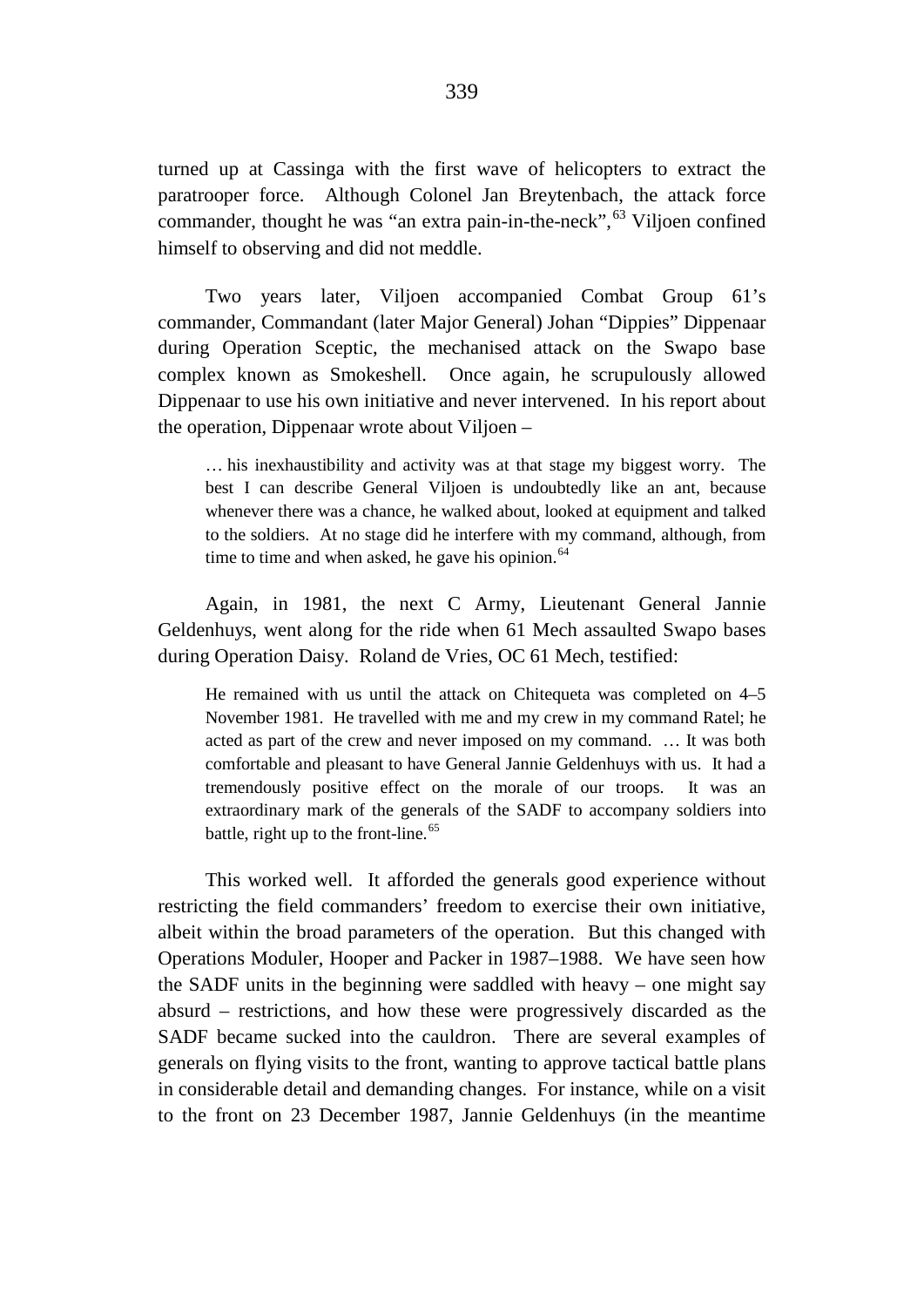promoted to CSADF) insisted that Colonel Paul Fouché, OC 20 SA Brigade, present his battle plan for driving a wedge into Fapla's defence line north of the Chambinga. Fouché duly did so, but Geldenhuys was not satisfied. He accused Fouché of being "too aggressive" and risking too many casualties. He told Fouché to rely more on "psychological action", to concentrate the attack on just one enemy brigade and to let Unita initiate the attacks. Fouché had no choice but to change his plan.<sup>[66](#page-34-5)</sup>

Of course, the details of Fouché's original and amended plans are not relevant for this article. What is relevant, is  $-$  for the SADF  $-$  the unique phenomenon that a full general intervened in a tactical battle plan, which, according to the SADF's own doctrine, should have been the prerogative of the local tactical commander. The *Auftragstaktik* followed by the SADF meant that Geldenhuys should simply have made sure that Fouché's intentions were in sync with the broad guidelines for the operation, nothing more.

Another example was the battle plan of Fouché's successor, Colonel Pat McCloughlin, for attacking the Tumpo Triangle on 25 February 1988. His plan had to be approved by Lieutenant General Kat Liebenberg, C Army, and even by the Minister of Defence, General Magnus Malan. Liebenberg made some minute changes to the plan.<sup>[67](#page-34-6)</sup>

Something similar happened during the second attack on Tumpo on 1 March 1988. McCloughlin's attack was stopped by a combination of cleverly placed minefields, massed artillery fire from the opposite bank of the Cuito and air attacks without having made contact with the Angolan defenders. With his attacking force dead in the water, McCloughlin should have been entitled to withdraw on his own authority. But at least two generals had turned up to watch the battle, including Kat Liebenberg and Major General Willie Meyer, OC South West Africa. McCloughlin first had to get their permission, which was granted.<sup>[68](#page-34-7)</sup> Yet again, during the third Tumpo attack on 23 March 1988, when the South African attack was once more stopped, three tanks were damaged so severely in a minefield that they had to be abandoned when the troops withdrew. Paul Fouché, who had returned to the front as tactical commander, wanted to destroy the tanks with his artillery to prevent them from falling into enemy hands. But Liebenberg intervened and forbade it. He said the tanks could be recovered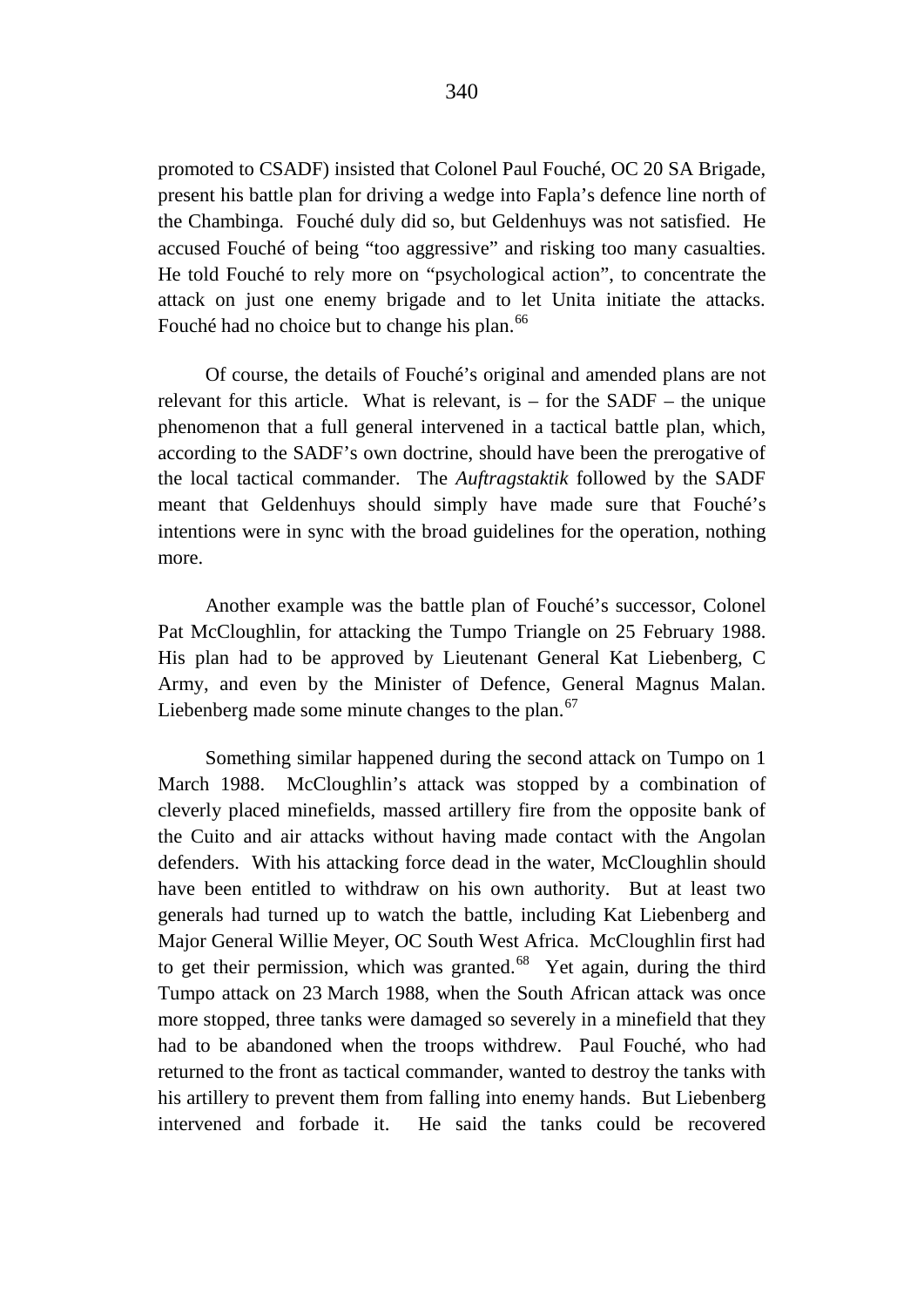afterwards. $69$  This proved to be greatly naive, as the enemy immediately took possession of the battlefield and carted the one moveable tank off to show to the whole world how the South Africans had been beaten in the Battle of Cuito Cuanavale.

It is clear that this caused considerable tension between the generals and the field commanders. In a secret review document about Operations Moduler, Hooper and Packer, the following forthright words were recorded: "During the op, there was a deviation from the principle that subordinate commanders should have reasonable freedom of conduct ('mission type orders')".[70](#page-34-9) Roland de Vries' comment to me was, "We had much frustration on the ground at the time. On the ground it was mission command, at the top rigid *Befehlstaktik* á la over-control."[71](#page-34-10)

In another secret SADF review of the lessons of the war, it was recorded:

Because well-thought out plans, according to the opinion of the planning groups, were presented and turned down, it caused, apart from the frustrations, a degree of uncertainty with the commanders about what was expected of them. This uncertainty filtered through to the lower levels, which caused morale problems.

The reasons why these plans were shot down were not explained to the officers, according to the document. It was recommended that planners at every lower level be made privy to the thinking of those at the next higher  $l$ <sub>avel</sub> $12$ 

To be sure, there were extenuating circumstances for the generals' intervention. After the war, the above-mentioned review document acknowledged, "[t]he SA Army must accept that it is an instrument in the hands of the State and that the political situation will have a direct influence on the choice of objectives and targets." Revealing the tensions between the generals and the field commanders, the review bluntly stated,

… subordinate headquarters must accept the guidelines as issued by the higher headquarters and do their planning within those guidelines, and not do the planning to "prove" that the guidelines/restrictions cannot work. "Fight the war with the restrictions and not the restrictions."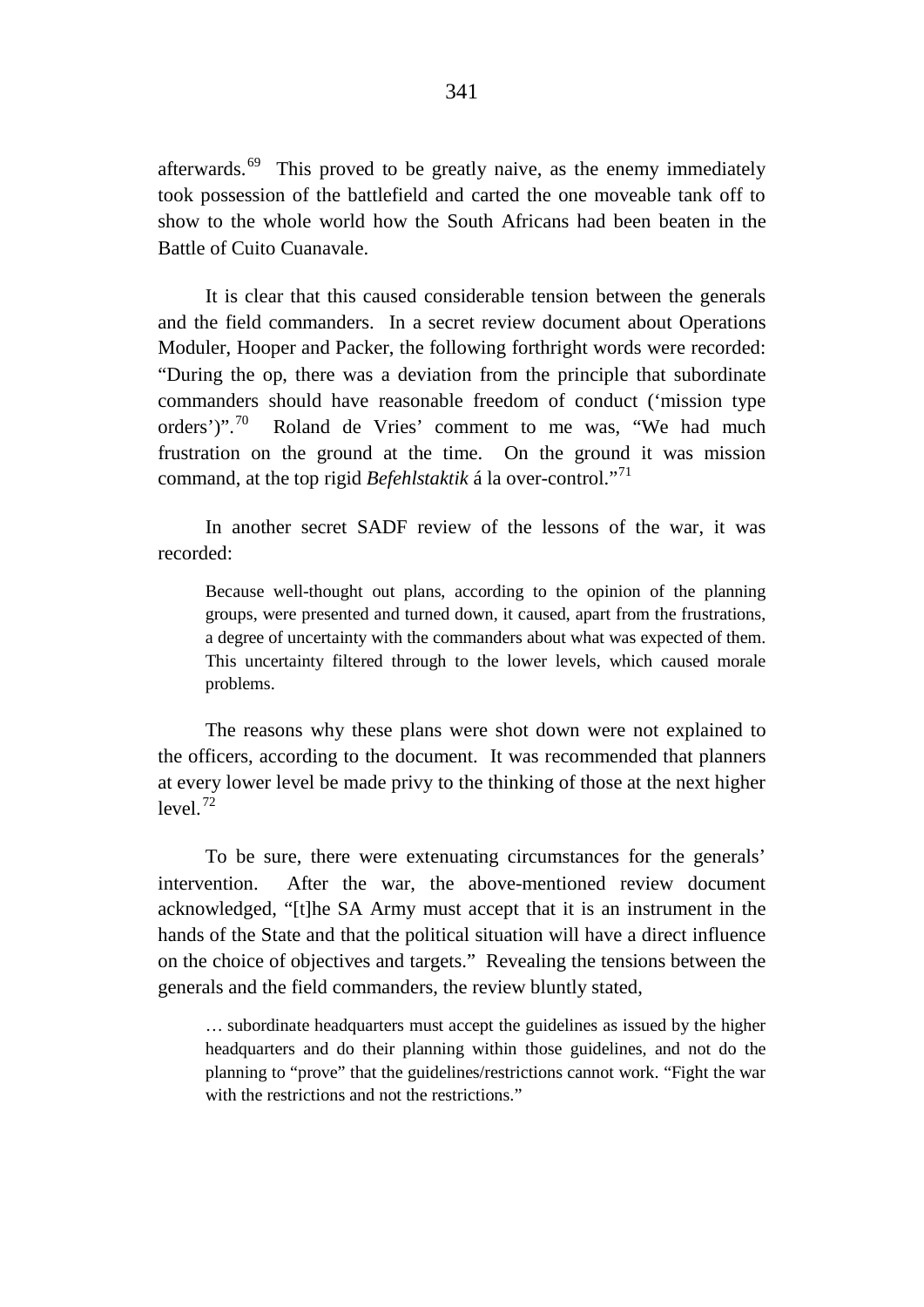Clearly reflecting the viewpoint of the generals, this part of the document specifically referred to the question of casualties, which was politically very sensitive. Those battle plans which were approved, might not have been the best plans from a pure operational perspective, but: "The risk of casualties amongst especially certain personnel and equipment is an important and decisive factor in many instances."<sup>[73](#page-34-12)</sup>

Against this background, the document recognised that some field commanders experienced the fact that generals had to approve battle plans first as looking over their shoulders "because of a lack of confidence in the individual in question as commander".<sup>[74](#page-34-13)</sup> Nevertheless, as far as the visits of general officers to the front is concerned, it was stated that as they carried the final responsibility, they –

experienced a need to be as close as possible to the battle so that the battle could be influenced within the framework and the guidelines/restrictions which were placed by the political arena on the SA Defence Force. The need was to be present to support the commanders by approving/taking critical decisions on the ground and directly.

Commanders had to be taught, the document stated,

… to accept that H Army and other senior personnel from Army Headquarters would move to the front to approve plans. The matter should not be seen as a threat, but rather exploited by commanders to clear up uncertainties in their own mind as to what is expected.<sup>[75](#page-34-14)</sup>

Helmoed-Römer Heitman, too, ascribes the micromanagement of the battlefield to the "political nature" of the campaign. The generals "naturally wished to be where they could see and sense what was happening, rather than sit in Pretoria relying on telexes." Nevertheless, his final conclusion was not favourable:

[T]he campaign of 1987–88 in Angola is not an example that the SADF should look at when considering its command and control doctrines. Any attempt to control a less politically sensitive campaign in this way would be entirely wrong. Commanders must be given a mission and some simple guidelines and then left to plan and execute it. The senior generals must get on with their work at the strategic level. Even given the very difficult circumstances of this campaign, there does seem to have been too much input from high level.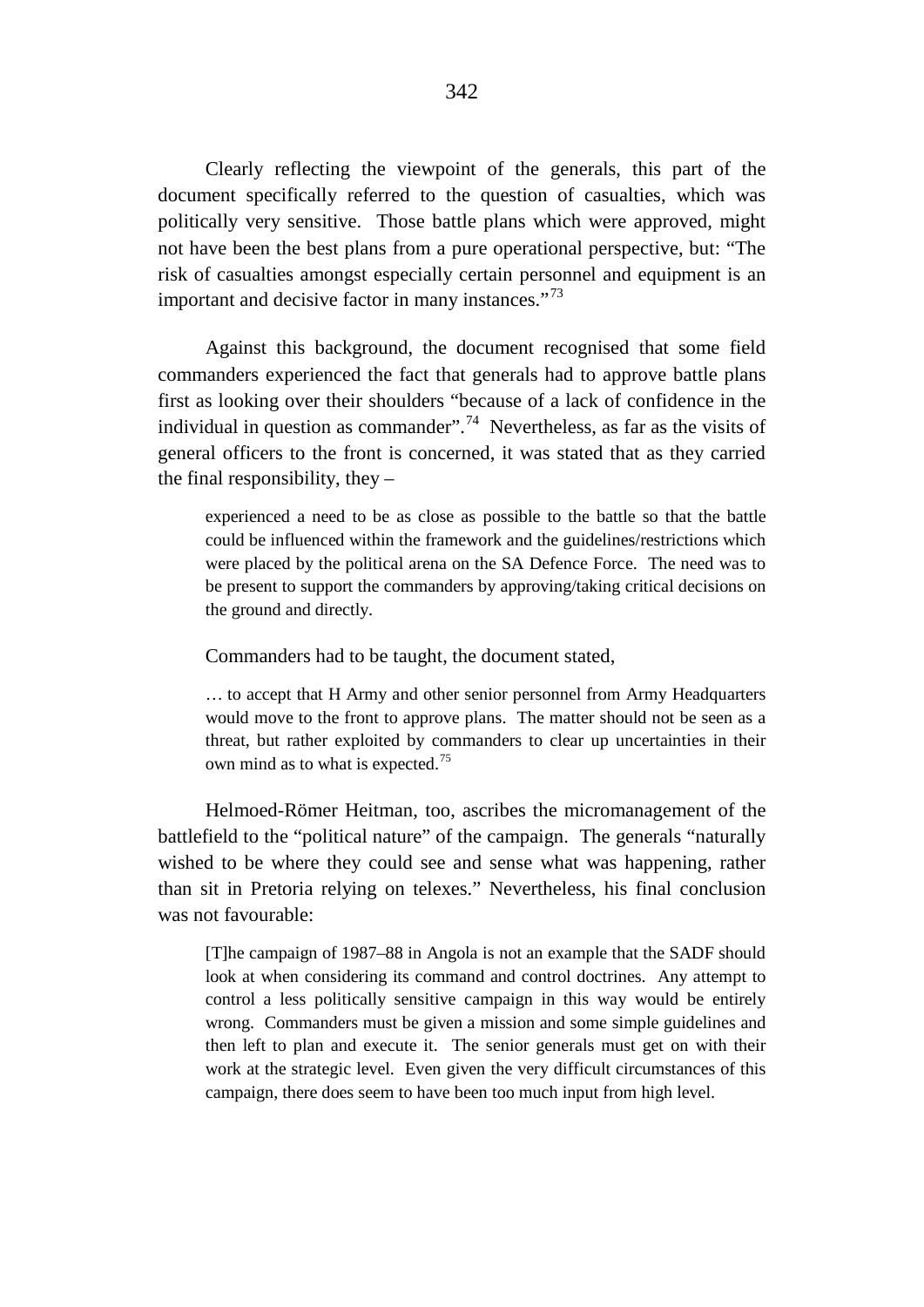This seems like a very sensible conclusion. Lesson 8 is that if you have well-trained officers on the battlefield in whom you have confidence, leave them to do their thing as they know best. As long as their tactical plans and moves fit in with the general parameters of the operation as such, do not intervene lightly. The SADF knew this truth and practised it faithfully during most of the war, but deviated from it in the last months. And this was not to the advantage of the South Africans in their battles.

## **The indirect approach and mobility**

The First World War, when 10 million soldiers died, was characterised by stupid mass frontal infantry attacks across terrain without cover against impregnable defences. This caused a British infantry captain, invalided out of the military in 1916 after a German gas attack, to reflect how war could be waged more intelligently. His name would become writ large over the 20<sup>th</sup>-century military history: Sir Basil Liddell Hart.<sup>76</sup> Over the years, Liddell Hart formulated his ideas about an indirect approach in several books and articles, basing them on his interpretation of military history since antiquity.<sup>77</sup> His basic point of departure, he explained near the end of his life, was never to launch an offensive or attack "along the line of natural expectation". To do that, would be "to consolidate the opponent's equilibrium, and by stiffening it to augment his resisting power". Based on this, he made two points:

The first is that in the face of the overwhelming evidence of history no general is justified in launching his troops to a direct attack upon an enemy firmly in position. The second, that instead of seeking to upset the enemy's equilibrium *by* one's attack, it must be upset *before* a real attack is, or can be successfully, launched …[78](#page-34-17)

Liddell Hart's ideas have since been expanded by other writers, but essentially they stand as an exposition of common sense and an intelligent approach to warfare.

Liddell Hart's work made a deep impression on at least one fairly influential South African officer, Major General Roland de Vries, who ended his career as Deputy Head of the Army. As OC 61 Mech, he participated in Operations Protea and Daisy in 1981. As second in command of the South African brigade (under Colonel Deon Ferreira)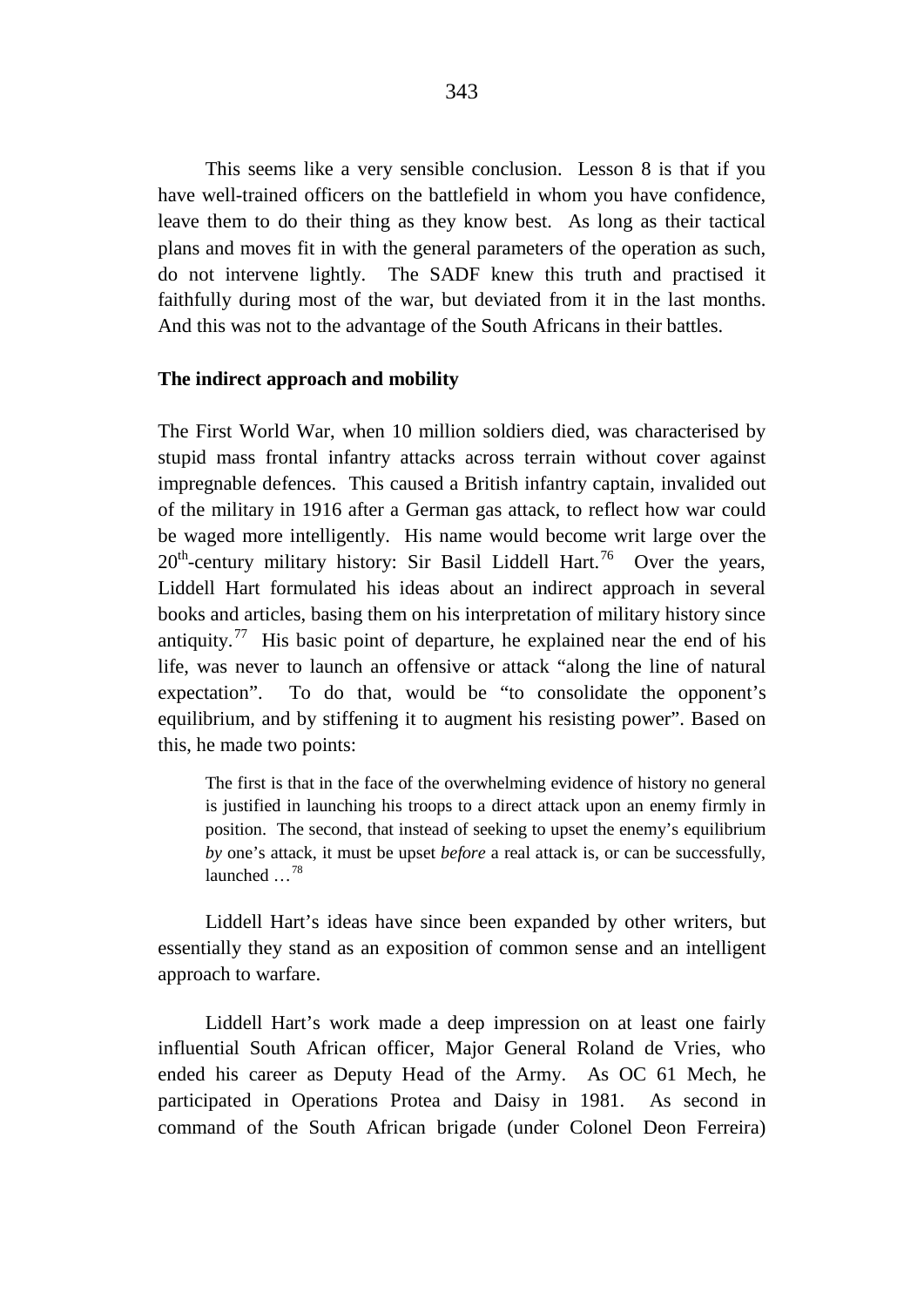during the second stage of Operation Moduler, he was mainly responsible for the defeat of the Fapla brigades in the counteroffensive, which took the SADF from the Lomba to the Chambinga.<sup>[79](#page-34-18)</sup>

All these operations were characterised by rapid, mechanised movements to keep the enemy off balance, and by the indirect approach. Under his (and Ferreira's) able direction, Fapla was repeatedly and rapidly outmanoeuvred and blindsided, attacked from unexpected directions and misled as to the South Africans' real intentions. That the South Africans did not defeat the enemy even more soundly during the advance on the Chambinga was due to factors beyond the control of De Vries and Ferreira, chiefly because they never had adequate forces at their disposal.

Liddell Hart's indirect approach featured heavily in a book on mobile warfare, which De Vries published a few months before Moduler. He even devoted an entire chapter to it, and repeatedly referred to it elsewhere in the book. "The purpose must thus be to outmanoeuvre the enemy in a resourceful way, rather than to get involved in a head-on full-scale confrontation – *Blood is certainly not the price of victory*," he wrote.<sup>[80](#page-34-19)</sup>

De Vries' ideas were entirely in sync with the mobile conventional warfare doctrine developed by the mechanised brotherhood in the SADF during the late sixties and seventies under Constand Viljoen's initiative. This doctrine was summarised by Viljoen as being

… based on not to hold ground but to create the design of battle in such a way that you would lure the enemy into [a] killing ground and then [utilising] the superiority of firepower and movement, you would kill him completely. ... Never think about a battle that could compare with El Alamein, it's completely impossible. In Africa you don't operate that way.<sup>[81](#page-34-20)</sup>

In other words, instead of the *holding* and *occupation of territory* being the fundamental points of departure, factors like rapid movement (mobility), getting in the enemy's rear areas, surprise and misleading the enemy would become instruments to make it impossible or difficult for the enemy to fight in the first place.

This mobile doctrine was followed in all major cross-border operations during the early eighties. At a tactical level, it was also followed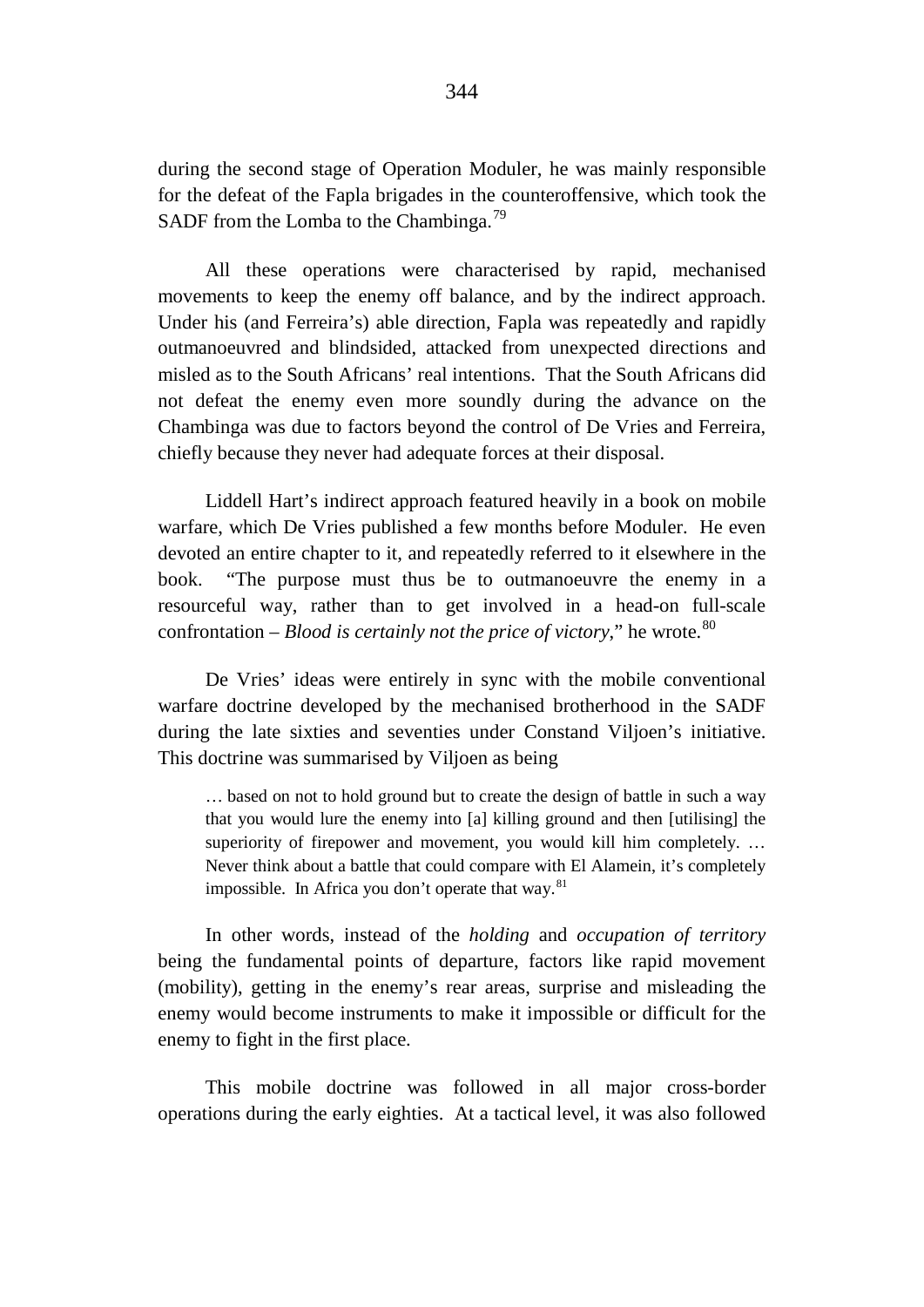during the battles at the Lomba and the march to the Chambinga. However, on a military-strategic level, the SADF leadership – clearly not being impressed with Liddell Hart or Roland de Vries – deviated from it right from the start of Operation Moduler. Somewhat oversimplified, the South African leadership had two choices in how to counter the Fapla offensive against Unita. One was to confront the enemy head-on where he was, stop him and drive him back all the way to whence he came. This was, in other words, east of the Cuito River, which flows from south to north and divides the province of Cuando Cubango basically in two. Or, alternatively, slip around the enemy's flank west of the Cuito, advance deep into his rear areas, cut his communication lines and attack him from behind. In fact, a continuing debate about these options raged behind the scenes in the South African Army, but the "easterners" won the argument each time.<sup>[82](#page-34-21)</sup>

This decision had important consequences. It is true that Fapla's advance was stopped at the Lomba, and that the Angolans were then driven back to the north of the Chambinga, both phases of the operation being brilliantly handled at a tactical level. But, once they were north of the Chambinga, the South Africans had little choice but to unleash a series of full-frontal attacks on the ever-stiffening Angolan defences. Their ferocity was enough to defeat and drive back the enemy several times. But then a final three attacks on the remaining Fapla bridgehead at Tumpo were rebuffed decisively, and the South Africans reeled back with a bloody nose each time.

The fact is that the SADF's own mobile doctrine was ditched. It made way for an attritionist approach, which reminds one to some extent of the First World War – exactly the kind of thing Liddell Hart and De Vries warned against. That this happened against the wishes of the field commanders, changed nothing.

The military historian Dave Palmer writes about attrition:

Attrition is not a strategy. In is, in fact, irrefutable proof of the *absence* of any strategy. A commander who resorts to attrition admits his failure to conceive of an alternative. He rejects warfare as an art and accepts it on the most non-professional terms imaginable. He uses blood in lieu of brains.<sup>[83](#page-34-22)</sup>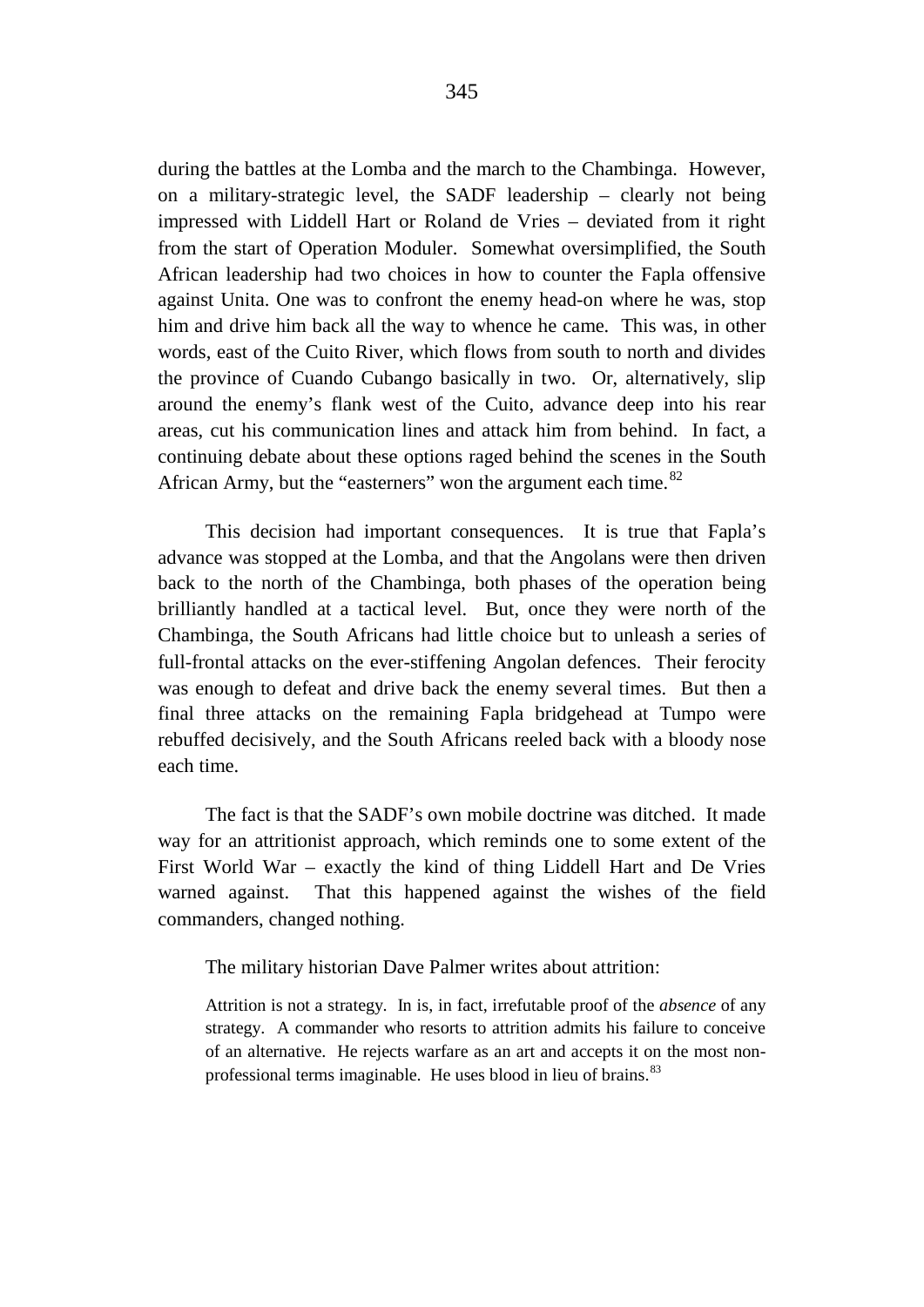On the other hand, W.S. Lind describes manoeuvre warfare thus: "The goal is destruction of the enemy's vital cohesion – disruption – not piece-bypiece physical destruction. The objective is the enemy's mind, not his body. The principal tool is moving forces into unexpected places at surprisingly high speeds."<sup>84</sup> This insight, which was very much part of the SADF's collective consciousness until 1987, was then abandoned. Once again, political factors played a part. But this side of the campaign, like the others referred to above, were clearly mismanaged at a strategic level.

This brings us to lesson 9: The SADF mobile doctrine paid off where it mattered, on the battlefield. Why the South African generals deviated from it has never been adequately explained. Their attritionist approach was directly responsible for handing the Cubans and Angolans a propaganda victory on a platter. Mobility and the indirect approach need to be part of the SANDF's doctrine.

#### **The Need for Officers' Intellectual Education**

This brings us to the question of an intellectual education for officers. Many of the mistakes made in war, writes the naval historian Philip Crowl, "have been, at root, failures of the imagination, failures of the intellect. The strategic problem is essentially an intellectual problem.<sup>[85](#page-34-24)</sup> The way the SADF generals directed Operations Moduler, Hooper and Packer testifies to exactly this – a failure of the intellect.

A typical example of this mind-set came from the late Brigadier General J.N.R. ("Junior") Botha, who was, as a colonel, SSO Operations in Army HQ during these operations. Shortly before his death, he attacked me harshly for daring to distil theoretical military principles from the writings of amongst other Clausewitz and Liddell Hart for a critique of the SADF command's handling of the war in Angola in 1987–1988. He wrote: "The theories of these writers, and many others, are precisely that: theories. They have never been tested in a real war. They are distanced so far from reality that they are simply of academic importance!"<sup>[86](#page-34-25)</sup> One can only describe this – very un-academically – as utter claptrap, as anyone who knows anything at an intellectual level about warfare will testify.

In a much-quoted passage Professor Annette Seegers writes: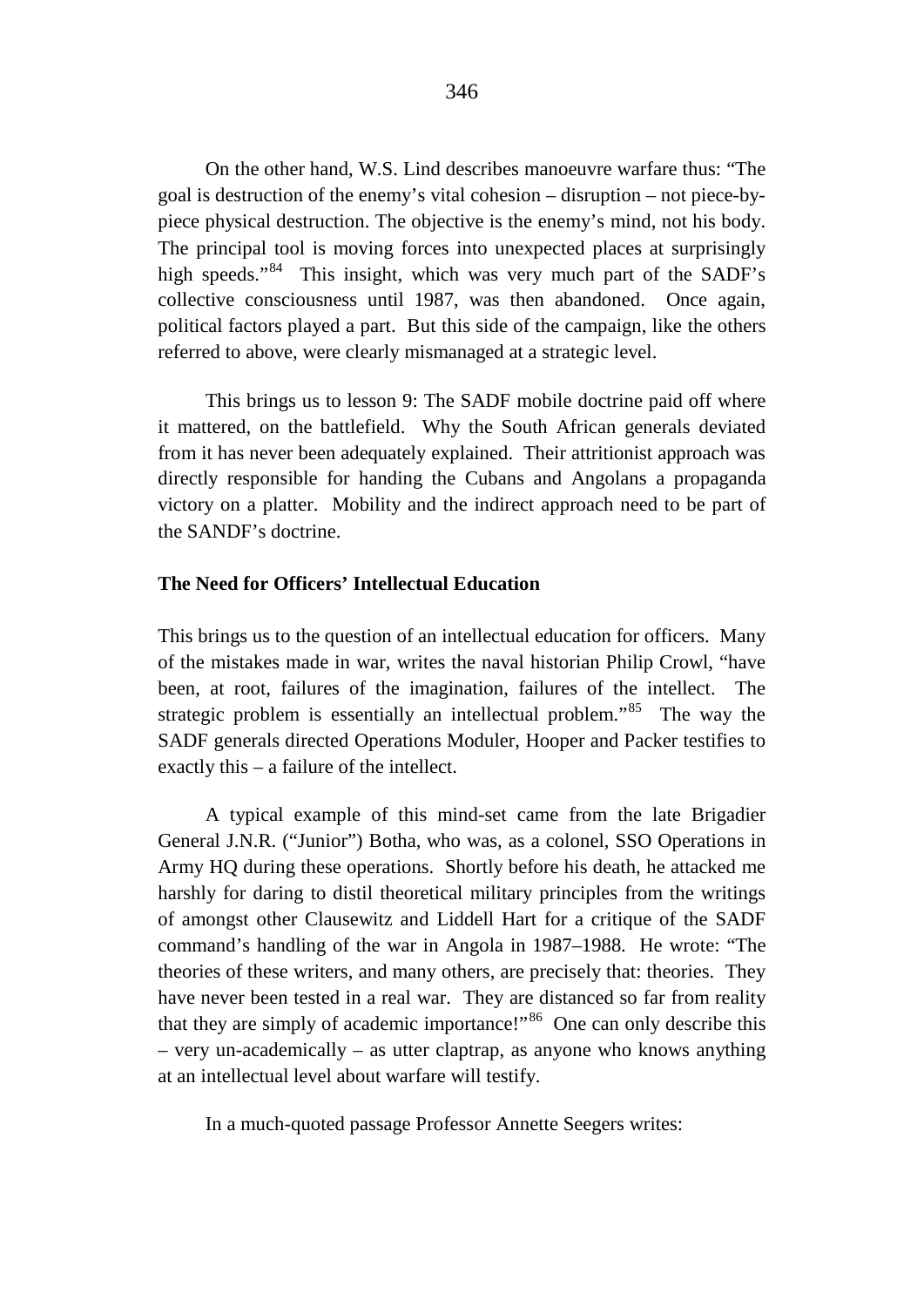From the time of Union, debates about the Department of Defence held that military experience counted more than intellectual or staff ability. Staff courses and later joint staff courses at the Defence College favoured those with operational experience, the line officers. The SADF wanted innovative soldiers. The abstractions of staff officers would spoil them. Even for its elite, the SADF thought theory best ignored.<sup>[87](#page-34-26)</sup>

She cites the example of Brigadier Willem van der Waals, "one of the SADF's chief authorities on COIN. Yet he never reached the pinnacle of the SADF's hierarchy. The SADF simply did not believe in rewarding thinkers."[88](#page-34-27) As far as is known, Van der Waals is the only officer being awarded a Ph.D. $89$  on a military-related subject while still serving in the SADF. He also came first on the SA Army's prestigious command and staff course. But a senior officer who prefers remaining anonymous, told me that Van der Waals' promotion to Major General was blocked twice while Jannie Geldenhuys was CSADF because Van der Waals was deemed too outspoken. After Geldenhuys' retirement, Van der Waals was indeed offered promotion, but opted instead for early retirement and a second career.

Another officer who, in spite of his lack of an academic education, had made a thorough intellectual study of warfare, was Roland de Vries. At the end of his book, based on his own experience in the Army, he wrote what may be seen as an attack on the rigid mind-set promoted in the military. He referred to a "dogmatic and subjective approach in training. Leaders under training are forced to think like their predecessors and tutors. … Because of this approach we curtail creative thinking." Students thinking out of the box are slapped down as "not according to doctrine", to the detriment of flexibility and initiative. He then quotes Liddell Hart: "Mobility of thought implies originality in conception and surprise in execution."[90](#page-35-1)

Does this not support a conclusion that the SADF's failure at the very end of the Cuito Cuanavale campaign was due to the lack of proper understanding of warfare at general level?

Already in 1980, military writer Helmoed-Römer Heitman said in a thoughtful article that many officers in the SADF "rarely bother to do more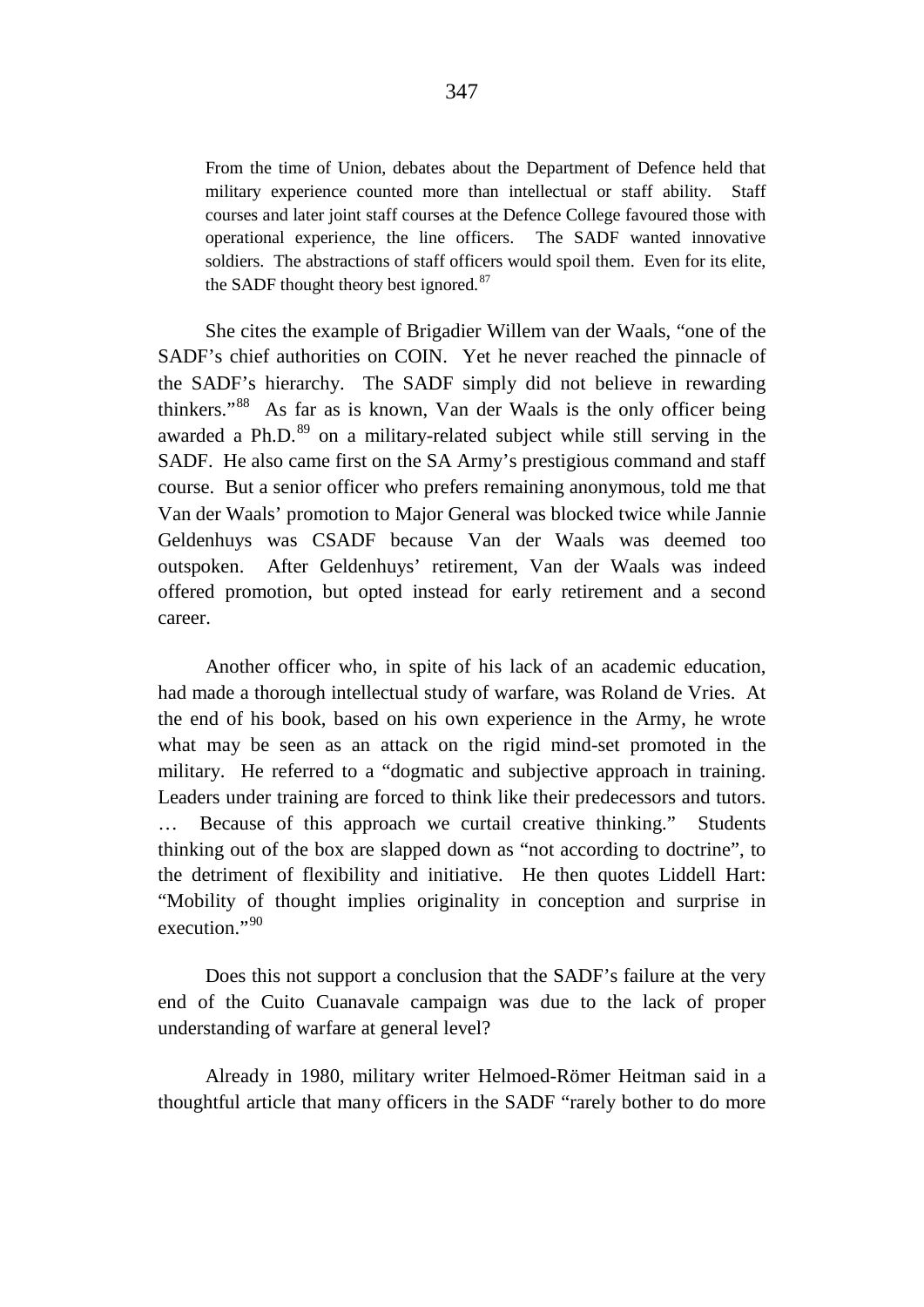than glance at the professional journals … One could be forgiven for receiving the impression that our army is illiterate."

He continued:

This is an extremely serious problem: a profession that neither reads nor writes cannot but stagnate and an army suffering from mental stagnation is well on the way to losing its next war. The whole value of individual professional military writing lies, after all, therein that it allows and encourages the formulation, exchange, development and dissemination of new ideas and concepts. This stimulation and furtherance of military intellectual activity is essential to the continued effectiveness of an army. It can only be achieved through the open forum of professional military journals and, not least, their letter pages. It cannot be achieved by means of mechanical official writing, the letters, memos, reports, handbooks and manuals that abound in every army.<sup>[91](#page-35-2)</sup>

Lieutenant Colonel Professor Abel Esterhuyse, strategist at the Military Academy at Saldanha, refers to a distinction between two elements in the making of an officer: Training and education. Both are needed:

The military in fact often approach the problem of differentiating between the two by ignoring the difference. The underlying philosophy and the fundamental aims and objectives of education clash with those of the military in general and military training in particular. Good training produces officers who will respond instinctively in anticipated, recognisable circumstances in a manner circumscribed by their training. Training does not teach the officer "how to think" but rather "what to think". Education, on the other hand, instils the mental flexibility to look beyond the horizon, to anticipate and to shape the future. … For militaries, it is important to understand the difference and tension between training and education because they have to cope with it. The military cannot afford to neglect either the training or education of its forces since each has its own importance dictated by its own domain. It is after all possible to lose a war without losing a single battle – in the military world of tactics where the training of forces is decisive. Becoming involved in dangerous conflicts in a war-torn continent like Africa because of bad strategic choices can also be disastrous – in the world of strategy where education is essential.<sup>[92](#page-35-3)</sup>

Lesson 10: Do not limit the making of officers to training. Combine their training with a proper education so that they might understand more than the question how to cross a river, kill the enemy on the hill on the other side, and how to move – say – a mechanised battalion group from point A to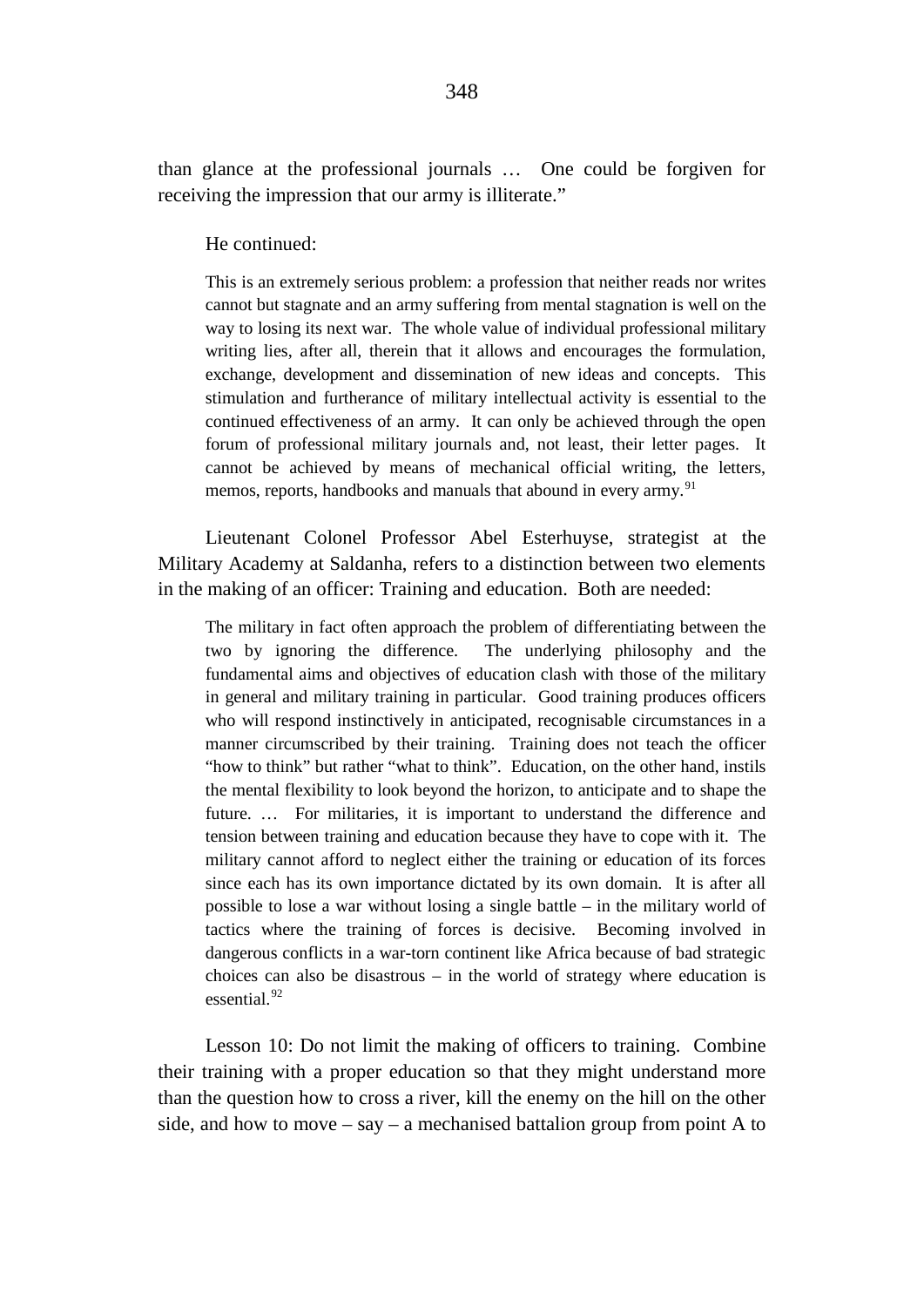<span id="page-31-8"></span><span id="page-31-7"></span><span id="page-31-6"></span><span id="page-31-5"></span><span id="page-31-4"></span><span id="page-31-3"></span><span id="page-31-2"></span><span id="page-31-1"></span><span id="page-31-0"></span>point B. At the very least, those promoted to general rank must have a sophisticated education into the nature of war.

## **Conclusion**

The institutional memory of the SANDF about the Border War – after all, South Africa's single biggest operational experience after 1945 – is slowly dying out. The surviving ex-SADF component is slowly moving towards retirement. Those who came to the SANDF from MK and Apla sometimes regard the Border War as ideologically tainted and do not want to engage in disseminating the conflict from a professional and ideologically neutral vantage point. This is wrong. The Border War is as much part of the SANDF's history as MK's struggle against the National Party government, or for that matter, the First and Second World War.

This article is an attempt to defuse the Border War in a professional way so that military officers may profit from it. Obviously, the lessons of that war have only been touched on; much more may be written about it. But hopefully these – and other – lessons will be taken to heart in order to improve the functioning of the SANDF in the interest of South Africa.

<sup>&</sup>lt;sup>1</sup> L Scholtz. *The SADF in the Border War*, to be published by Tafelberg in 2013.

<sup>&</sup>lt;sup>2</sup> Len Deighton has written a brilliant concise analysis of the German Panzer Division in *Blitzkrieg: From the rise of Hitler to the fall of Dunkirk.* London: Jonathan Cape, 1979, 77–79. Cf. also K Macksey. *Panzer Division: The mailed fist.* London: Macdonald, 1978, *passim*.

<sup>3</sup> Lt. kol. TE Crisco, Jr."Division operations". *Military Review* January– February 2006. 95–100.

<sup>4</sup> Cf. graphic in T Clancy. *Armoured warfare: A guided tour of an armoured* 

<sup>&</sup>lt;sup>5</sup> *OPS/309/1/Reindeer: Verslag: Ops Reindeer: Aanval op Teiken Bravo 4 Mei 1978*.

 $\frac{\text{http://www.61mech.org.za/assets/files/mediafiles/d503350c91a7e3c49c83d1}}{9d1dfa3cb446b78137 \cdot 1.pdf}$ 

<sup>&</sup>lt;sup>[6](http://www.61mech.org.za/assets/files/mediafiles/d503350c91a7e3c49c83d19d1dfa3cb446b78137_1.pdf)</sup><br>
9 Dippenaar. *1979*. <u><http://www.61mech.org.za/years/1979</u><br>
9 H D Hoitman, Kmagtuig van Suid-Afrika. Cano Toum: Struik

<sup>7</sup> H-R Heitman. *Krygstuig van Suid-Afrika.* Cape Town: Struik, 1988 , 44–46. <sup>8</sup> *Sektor 10 – BG SWA, 6.1.1984*.

 $\frac{\text{http://www.61mech.org.za/assets/files/mediafiles/c14357d42e904f9a6382ff0}}{\text{e8f7561c70d038f3a} \cdot 1 \cdot \text{ndf}}$ 

[e8f7561c70d038f3a\\_1.pdf>](http://www.61mech.org.za/assets/files/mediafiles/c14357d42e904f9a6382ff0e8f7561c70d038f3a_1.pdf). <sup>9</sup> E-mail from E van Lill, 18 April 2011.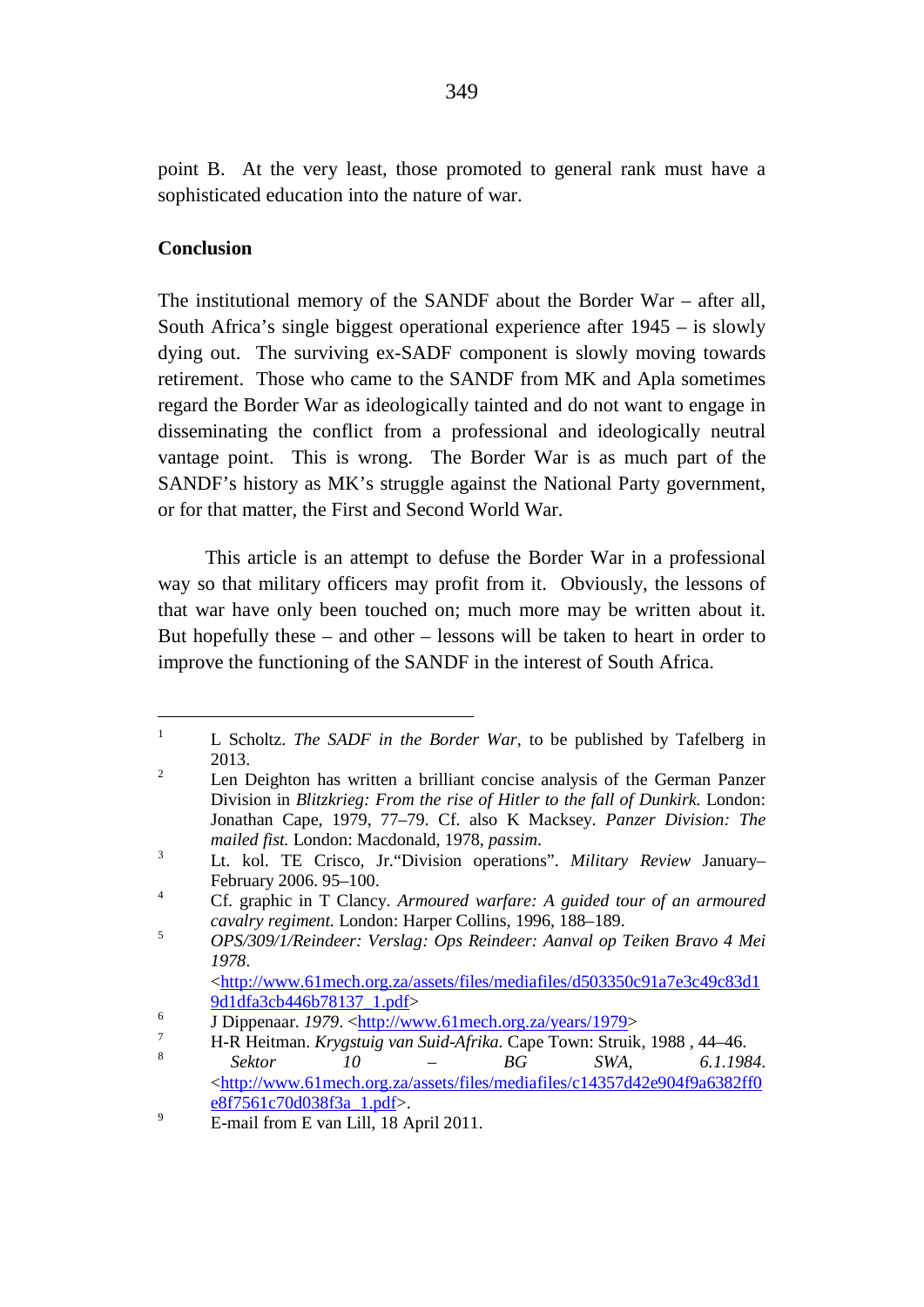- <span id="page-32-21"></span><span id="page-32-20"></span><span id="page-32-19"></span><span id="page-32-18"></span><span id="page-32-17"></span><span id="page-32-16"></span><span id="page-32-15"></span><span id="page-32-14"></span><span id="page-32-13"></span><span id="page-32-12"></span><span id="page-32-11"></span><span id="page-32-10"></span><span id="page-32-9"></span><span id="page-32-8"></span><span id="page-32-7"></span><span id="page-32-6"></span><span id="page-32-5"></span><span id="page-32-4"></span><span id="page-32-3"></span><span id="page-32-2"></span><span id="page-32-1"></span><span id="page-32-0"></span><sup>10</sup> E Jordaan. "The role of South African armour in South West Africa/Namibia and Angola: 1975–1989". *Journal for Contemporary History* 31/3, December 1986. 54.
- <sup>11</sup> E-mail from Col. A Retief, 25 April 2011.
- <sup>12</sup> *Lesse geleer tydens konvensionele operasies in die westelike subteater*, Chapter 1, paragraph 14 (document provided by R de Vries).
- <sup>13</sup> These matters are dealt with in detail in my forthcoming book about the Border War.<br> *Lesse geleer ... op. cit.*, Chapter 1, paragraph 14.
- 
- <sup>15</sup> *Ibid.*, Chapter 20, paragraph 8.<br><sup>16</sup> *Ibid.*, Chapter 1, paragraph 12.
- 
- <sup>17</sup> See my forthcoming book.
- <sup>18</sup> H Leër/D Ops/309/4 Prone. *Notas vir aanbieding aan SVR mbt operasies in Suid Angola: SA Leër*, Julie 1988 (group 4, box 160, HSAW 3009/4), 133– 134.
- <sup>19</sup> H-R Heitman. *War in Angola: The final South African phase.* Gibraltar:
- $\frac{20}{31}$  This is also analysed at length in my book.
- <sup>21</sup> SADF. "Defence, security and development". *South African Defence Review*, 2012, Chapter 13, paragraph 166. <sup>22</sup> E Schmitt. "Army retraining soldiers to meet its shifting needs". *New York*
- *Times.* 11 March 2004; "Army reserve seeks to toughen up training for part-
- <sup>23</sup> The whole story was told to me by Cmdt. (later Col.) E van Lill, OC 61 Mech, in an e-mail on 16 March 2011. It is borne out by GJJ Oosthuizen. "Regiment Mooirivier and South African transborder operations into Angola during 1975/76 and 1983/84". *Historia* 49/1. May 2004. 150, based on on eyewitness accounts. <sup>24</sup> *Notule van nabetragting, Op Askari fase 2, gehou op 27 Januarie 1984 om*
- *10h30, AG saal, Oshakati*. [<www.61mech.org.za/assets/files/mediafiles/871afe14a3f54ec56d46eb77d5cb](http://www.61mech.org.za/assets/files/mediafiles/871afe14a3f54ec56d46eb77d5cb5a8d55911f16_1.pdf) [5a8d55911f16\\_1.pdf>](http://www.61mech.org.za/assets/files/mediafiles/871afe14a3f54ec56d46eb77d5cb5a8d55911f16_1.pdf).
- <sup>25</sup> F Bridgland. *The war for Africa: Twelve months that transformed a continent.* Gibraltar: Ashanti, 1990, 321.<br> **E-mail from Col. G Louw, 12 August 2011.**
- 
- <sup>27</sup> Cf. Bridgland *op. cit*., pp. 323–333; Heitman, *War in Angola* … *op. cit.*
- <sup>28</sup> H Leër/D Opl/G/309/1. *Nabetragting Modular/Hooper/Packer*, 30 May 1988, Appendix B, paragraph 3 (document provided by R de Vries).
- <sup>29</sup> Cf. J Breytenbach: *Eagle Strike! The story of the controversial airborne assault on Cassinga 1978.* Sandton: Manie Grové, 2008, *passim*; EG McGill Alexander. "The Cassinga Raid". MA thesis. Unisa, 2003, *passim*.
- 
- <sup>30</sup> McGill Alexander *op. cit.*, p. 148.<br><sup>31</sup> Anon. *Gesamentlike militêre aksies deur RSA en UNITA magte teen FAPLA magte in die sesde militêre streek van Angola vanaf Desember 1987 tot Maart 1988*.

[<www.61mech.org.za/assets/files/mediafiles/a347645f913fffde24b4d14607b0](http://www.61mech.org.za/assets/files/mediafiles/a347645f913fffde24b4d14607b03059bcbe06cb_1.pdf) [3059bcbe06cb\\_1.pdf>](http://www.61mech.org.za/assets/files/mediafiles/a347645f913fffde24b4d14607b03059bcbe06cb_1.pdf).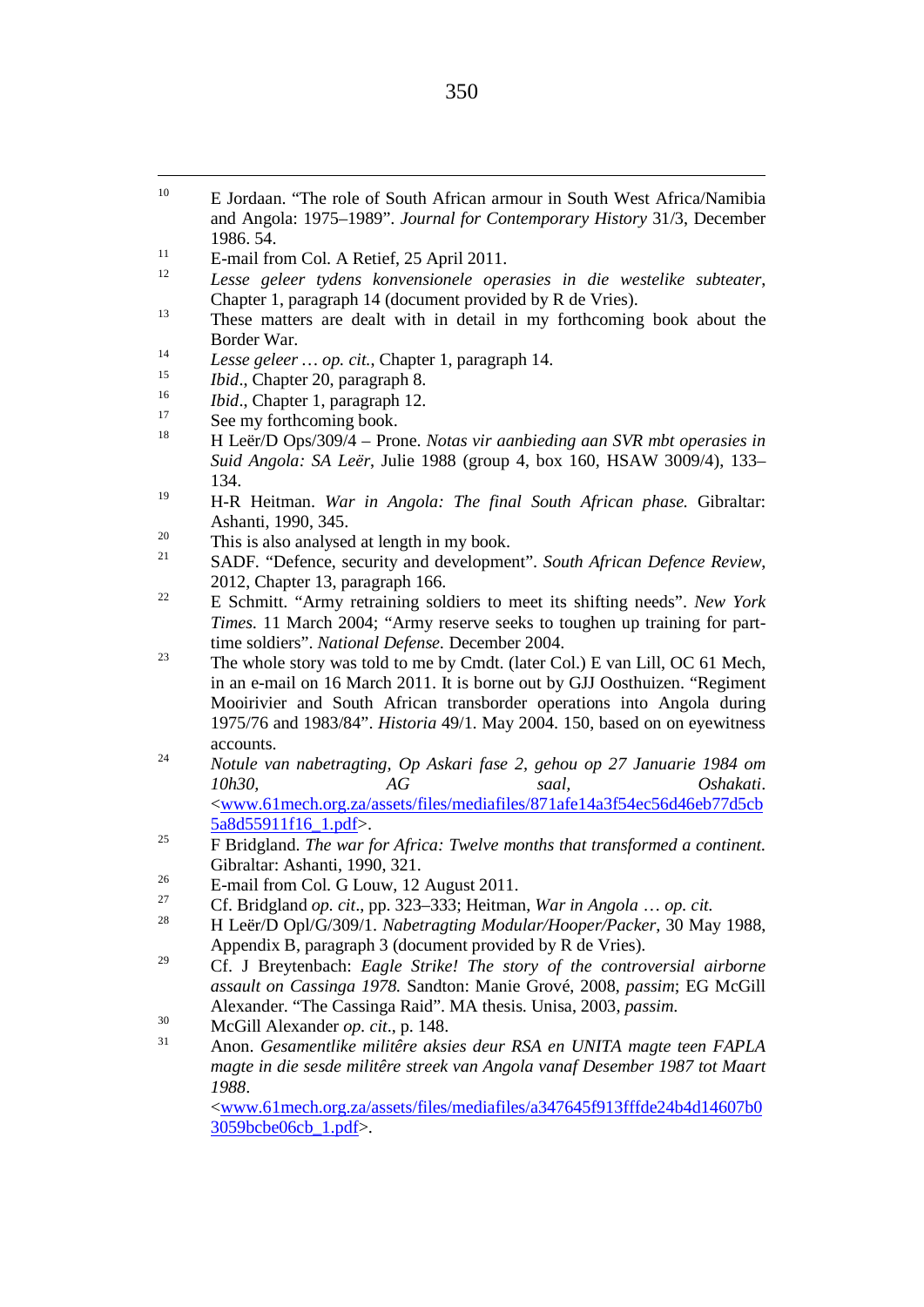- <span id="page-33-28"></span><span id="page-33-27"></span><span id="page-33-26"></span><span id="page-33-25"></span><span id="page-33-24"></span><span id="page-33-23"></span><span id="page-33-22"></span><span id="page-33-21"></span><span id="page-33-20"></span><span id="page-33-19"></span><span id="page-33-18"></span><span id="page-33-17"></span><span id="page-33-16"></span><span id="page-33-15"></span><span id="page-33-14"></span><span id="page-33-13"></span><span id="page-33-12"></span><span id="page-33-11"></span><span id="page-33-10"></span><span id="page-33-9"></span><span id="page-33-8"></span><span id="page-33-7"></span><span id="page-33-6"></span><span id="page-33-5"></span><span id="page-33-4"></span><span id="page-33-3"></span><span id="page-33-2"></span><span id="page-33-1"></span><span id="page-33-0"></span> 32 Heitman, *War in Angola* … *op. cit.*, pp. 326–328. The SAAF also acquired a number of British Tigercat AA missiles from Jordan, but as far as is known, they were never operationally utilised.
- <sup>33</sup> Cf. Heitman, *Krygstuig van Suid-Afrika*, *op. cit*., p. 91.
- <sup>34</sup> Bridgland *op. cit*., p. 363; Heitman, *War in Angola … op. cit.*, p. 306. <sup>35</sup> Heitman, *War in Angola … op. cit.*, p. 327.
- 
- <sup>36</sup> Heitman, *Krygstuig van Suid-Afrika op. cit.*, pp. 92–93.
- 
- <sup>37</sup> H Leër/D Opl/G/309/1 *op. cit.*, Appendix E, paragraph 13.<br><sup>38</sup> L Scholtz: "The air war over Angola, 1987–1988: An analysis". *Journal for Contemporary History* 33/3. February 2009. 258.
- <sup>39</sup> SADF: *op. cit*., Chapter 13, paragraph 176. <sup>40</sup> *Ibid*., p. 264.
- 
- $^{41}$  This is analysed in depth in my forthcoming book.
- 
- <sup>42</sup> Scholtz *op. c*it., p. 251. <sup>43</sup> South African Airforce. *Boeing 707-328C. <*[www.saairforce.co.za/the](http://www.saairforce.co.za/the-airforce/aircraft/13/boeing-707-328c)[airforce/aircraft/13/boeing-707-328c>](http://www.saairforce.co.za/the-airforce/aircraft/13/boeing-707-328c).
- <sup>44</sup> EG McGill Alexander: "South African airborne operations". *Scientia Militaria* 31/1. 2003. 58–62.
- <sup>45</sup> E-mail from Brig.-Gen. M Alexander, 14 June 2011.
- <sup>46</sup> C Bennett. *Three frigates: The South African Navy comes of age.* Durban: Just Done, 2006, 178.
- <sup>47</sup> McGill Alexander, "South African airborne operations" *op. cit*., p. 81.
- Cf. E Jordaan. "An airborne capability for South Africa from a special operations force perspective". *Scientia Militaria* 40/1. 2012. 64.
- <sup>49</sup> Cf. FJ du T Spies. *Angola Operasie Savannah.* Pretoria: SAW Direktoraat Openbare Betrekkinge, 1989; S du Preez. *Avontuur in Angola: Die verhaal van Suid-Afrika se soldate in Angola 1975–1976.* Pretoria: Van Schaik, 1989; P Gleijeses. *Conflicting missions: Havana, Washington, Pretoria.* Alberton: Galago, 2003.
- <sup>50</sup> Breytenbach *op. cit*., p. 17.
- 
- <sup>51</sup> Spies *op. cit*., p. 259. <sup>52</sup> *Ibid*., pp. 304–305.
- <sup>53</sup> G. Kruys. "Doctrine development in the South African armed forces up to the 1980s". In M Hough & L du Plessis (eds), *Selected military issues with specific reference to the Republic of South Africa.* Institute for Strategic Studies ad hoc publication no. 38. Pretoria: Institute of Strategic Studies, 13.
- <sup>54</sup> This analysis is based on Chapter 12 of my book, as well as  $\overline{L}$  Scholtz. "Suid-Afrika se strategiese posisie en die 'Slag van Cuito Cuanavale', 1987–1988" ( to be published in *Joernaal vir Eietydse Geskiedenis*).
- 
- <sup>55</sup> Bridgland *op. cit*., pp. 32–33. <sup>56</sup> J Breytenbach. *The Buffalo Soldiers: The story of South Africa's 32 Battalion 1975–1993*. Alberton: Galago, 2002, 273.
- <sup>57</sup> H Leër/D Opl/G/309/1 *op. cit*., Appendix B, paragraph 4. <sup>58</sup> *Lesse geleer … op. cit*, Chapter 1, Appendix A.
- 
- <sup>59</sup> R Leonhard. *The art of maneuver: Maneuver-warfare theory and airland battle.* Novato: Presidio, 1991, 115. <sup>60</sup> *Ibid*., p. 113.
-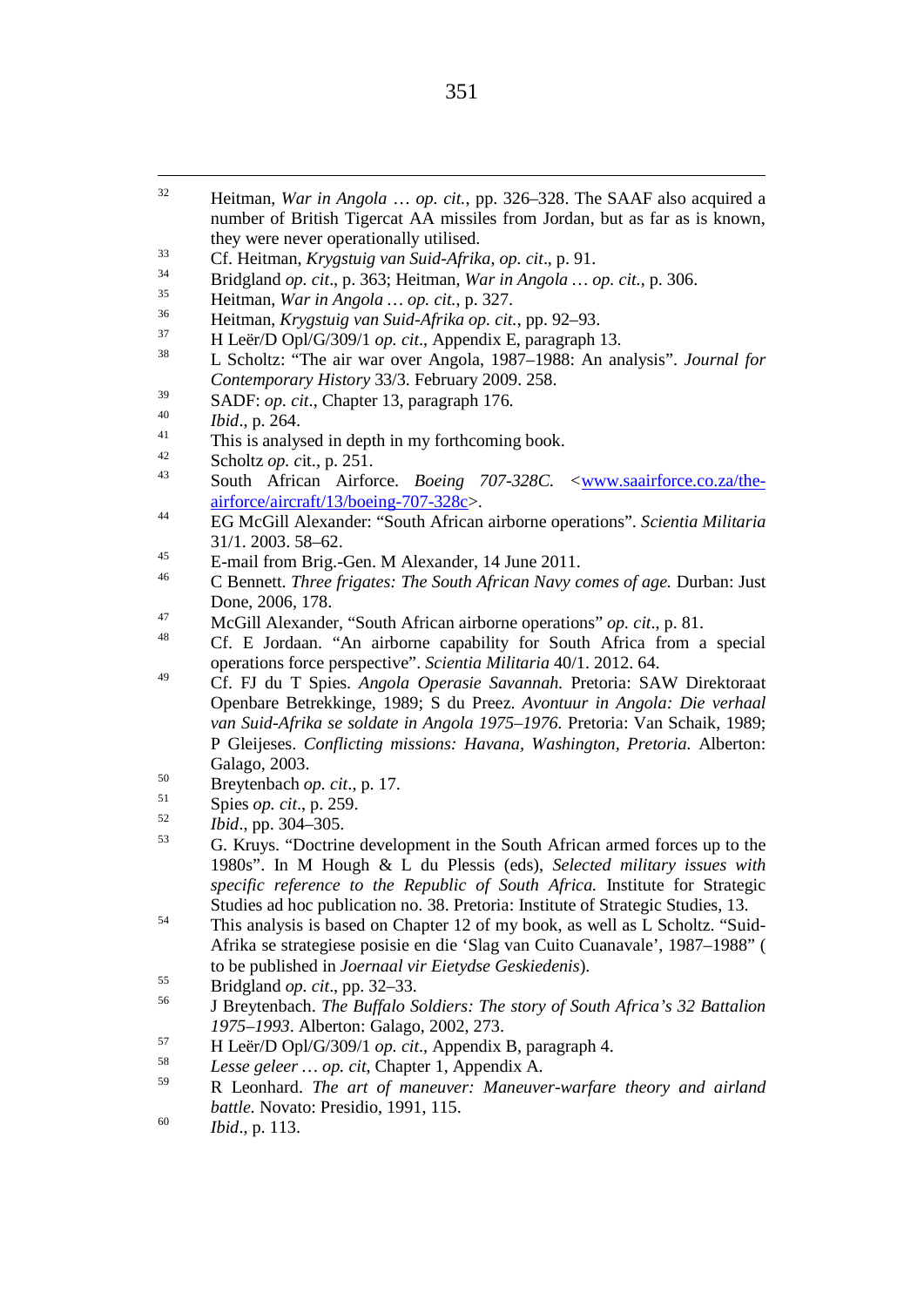- <span id="page-34-27"></span><span id="page-34-26"></span><span id="page-34-25"></span><span id="page-34-24"></span><span id="page-34-23"></span><span id="page-34-22"></span><span id="page-34-21"></span><span id="page-34-20"></span><span id="page-34-19"></span><span id="page-34-18"></span><span id="page-34-17"></span><span id="page-34-16"></span><span id="page-34-15"></span><span id="page-34-14"></span><span id="page-34-13"></span><span id="page-34-12"></span><span id="page-34-11"></span><span id="page-34-10"></span><span id="page-34-9"></span><span id="page-34-8"></span><span id="page-34-7"></span><span id="page-34-6"></span><span id="page-34-5"></span><span id="page-34-4"></span><span id="page-34-3"></span><span id="page-34-2"></span><span id="page-34-1"></span><span id="page-34-0"></span><sup>62</sup> PH Frankel. *Pretoria's Praetorians: Civil-military relations in South Africa.* Cambridge: Cambridge University Press, 1984, 37–44.
- <sup>63</sup> McGill Alexander, "The Cassinga Raid" *op. cit*., p. 142.
- <sup>64</sup> J Dippenaar. *War diary, Battle Group 61, Operation Sceptic*. [<http://www.61mech.org.za/assets/files/mediafiles/1a884538192f3052c548afc](http://www.61mech.org.za/assets/files/mediafiles/1a884538192f3052c548afc9758ebb680ce493dd_1.pdf) [9758ebb680ce493dd\\_1.pdf>](http://www.61mech.org.za/assets/files/mediafiles/1a884538192f3052c548afc9758ebb680ce493dd_1.pdf).
- <sup>65</sup> R de Vries. *Operation Daisy*. [<www.61mech.org.za/operations/8-operation](http://www.61mech.org.za/operations/8-operation-daisy)[daisy>](http://www.61mech.org.za/operations/8-operation-daisy) .
- <sup>66</sup> Anon *op. cit*.; e-mail from P Fouché, 3 August 2011.
- <sup>67</sup> Anon *op. cit*., paragraph 525. 68 *Ibid*., paragraph 621.
- 
- <sup>69</sup> Heitman, *War in Angola op. cit.*, p. 280; Bridgland *op. cit*., p. 330.
- <sup>70</sup> H Leër/D Opl/G/309/1 *op. cit.*, Appendix E, paragraph 1.<br><sup>71</sup> E-mail from R de Vries, 10 June 2012.
- 
- <sup>72</sup> *Lesse geleer … op. cit*, Chapter 1, paragraphs 7–8.
- 
- <sup>74</sup> *Ibid.*, Chapter 18, paragraph 11.
- <sup>75</sup> *Ibid*., Chapter 18, paragraphs 11 and 9.
- <sup>76</sup> See about him: B Bond. *Liddell Hart: A study of his military thought.* London: Cassell, 1976; A Danchev. *Alchemist of war: The life of Basil Liddell Hart.* London: Phoenix Giant, 1999.
- <sup>77</sup> His best-known work is probably *The strategy of the indirect approach* (reissued). London: Penguin, 1991.
- 
- <sup>78</sup> BH Liddell Hart. *Memoirs*, I. London: Cassell, 1965, 163.<br>This is analysed in great detail in my forthcoming book.
- <sup>80</sup> Cf. R de Vries. *Mobiele oorlogvoering: 'n Perspektief vir Suider-Afrika.* Menlopark: FJN Harman, 1987, p. xxii.<br>
<sup>81</sup> Interview with C Viljoen, 26 July 1998.
- [<www.nelsonmandela.org/omalley/index.php/site/q/03lv00017/04lv00344/05l](http://www.nelsonmandela.org/omalley/index.php/site/q/03lv00017/04lv00344/05lv01183/06lv01209.htm)
- $\overline{N}$  I have written an article now somewhat outdated about this. Cf. L Scholtz. "Cuito Cuanavale: Wie het werklik gewen?". *Scientia Militaria* 28/1. 1998. 16–61. The matter is also analysed in my forthcoming book, but with many more sources.
- $\frac{83}{84}$  Quoted by Leonhard *op. cit.*, p. 76.
- Quoted by AJ Esterhuyse. "The theories of attrition versus manoeuvre and the levels of war". *Strategic Review for Southern Africa* 23/2. November 2002. 88.
- <sup>85</sup> PA Crowl. *The strategist's short catechism: Six questions without answers*. [<http://www.au.af.mil/au/awc/awcgate/readings/crowl.pdf>](http://www.au.af.mil/au/awc/awcgate/readings/crowl.pdf).
- <sup>86</sup> J Botha. "Suidoos-Angola 1987–89 in persepktief: Castro, Von Clausewitz en Liddell Hart". In J. Geldenhuys (ed), *Ons was daar.* Centurion: Kraal Publishers, 2011, 525.
- <sup>87</sup> A Seegers. *The military in the making of South Africa.* London: Tauris, 1996, 141. <sup>88</sup> *Ibid*.